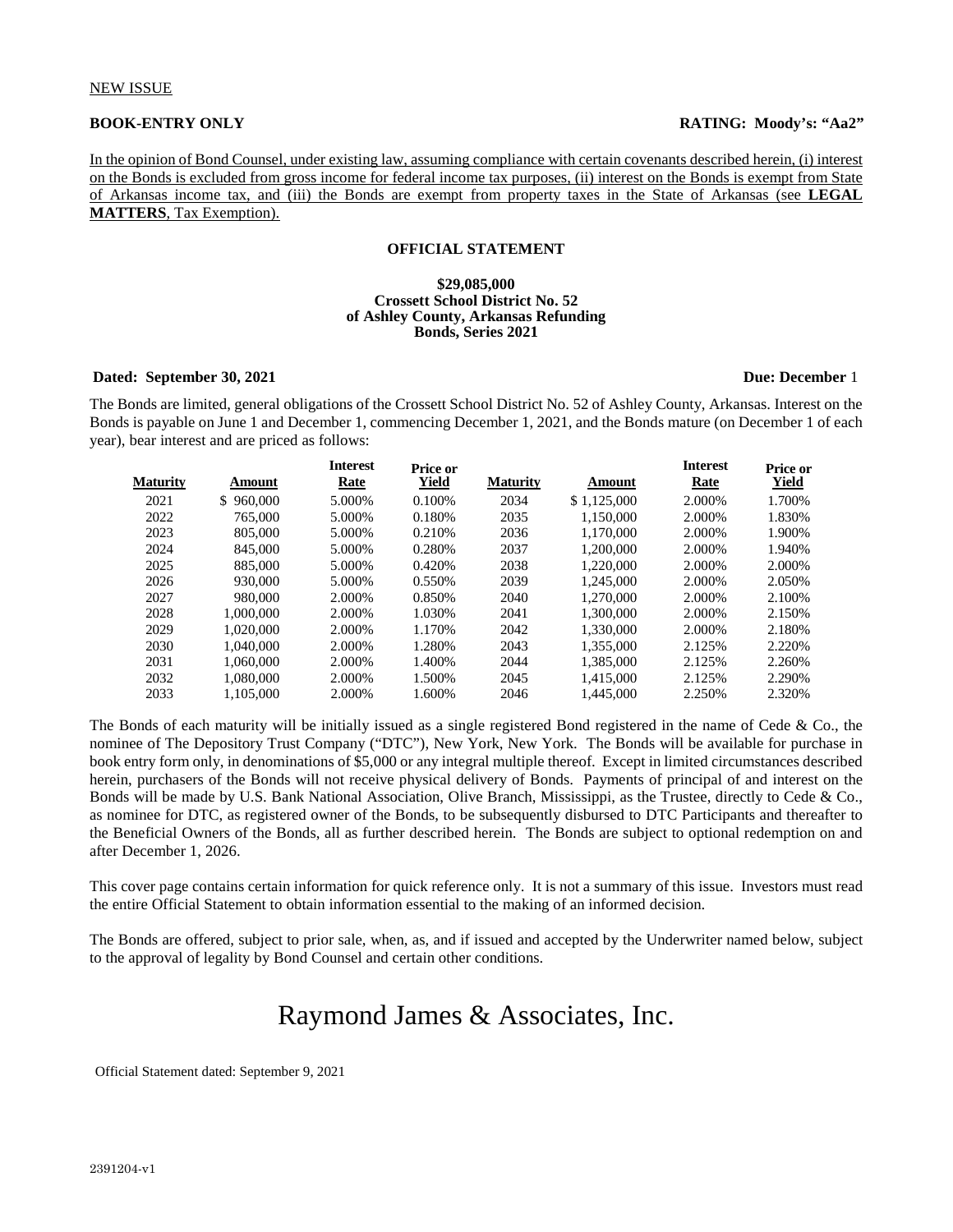No dealer, broker, salesman, or other person has been authorized by the District or the Underwriter to give any information or to make any representations other than contained in this Official Statement, and, if given or made, such other information or representations must not be relied upon as having been authorized by any of the foregoing. This Official Statement does not constitute an offer to sell or a solicitation of an offer to buy nor shall there be any offer, solicitation, or sale of the Bonds by or to any person in any jurisdiction in which it is unlawful to make such offer, solicitation, or sale. Neither the delivery of this Official Statement nor the sale of any of the Bonds implies that there has been no change in the matters described herein since the date hereof or that the information herein is correct as of any time subsequent to its date.

# **TABLE OF CONTENTS**

| REVOLVING LOAN BONDS AND/OR CERTIFICATES OF INDEBTEDNESS  11 |  |
|--------------------------------------------------------------|--|
|                                                              |  |
|                                                              |  |
|                                                              |  |
|                                                              |  |
|                                                              |  |
|                                                              |  |
|                                                              |  |
|                                                              |  |
|                                                              |  |
|                                                              |  |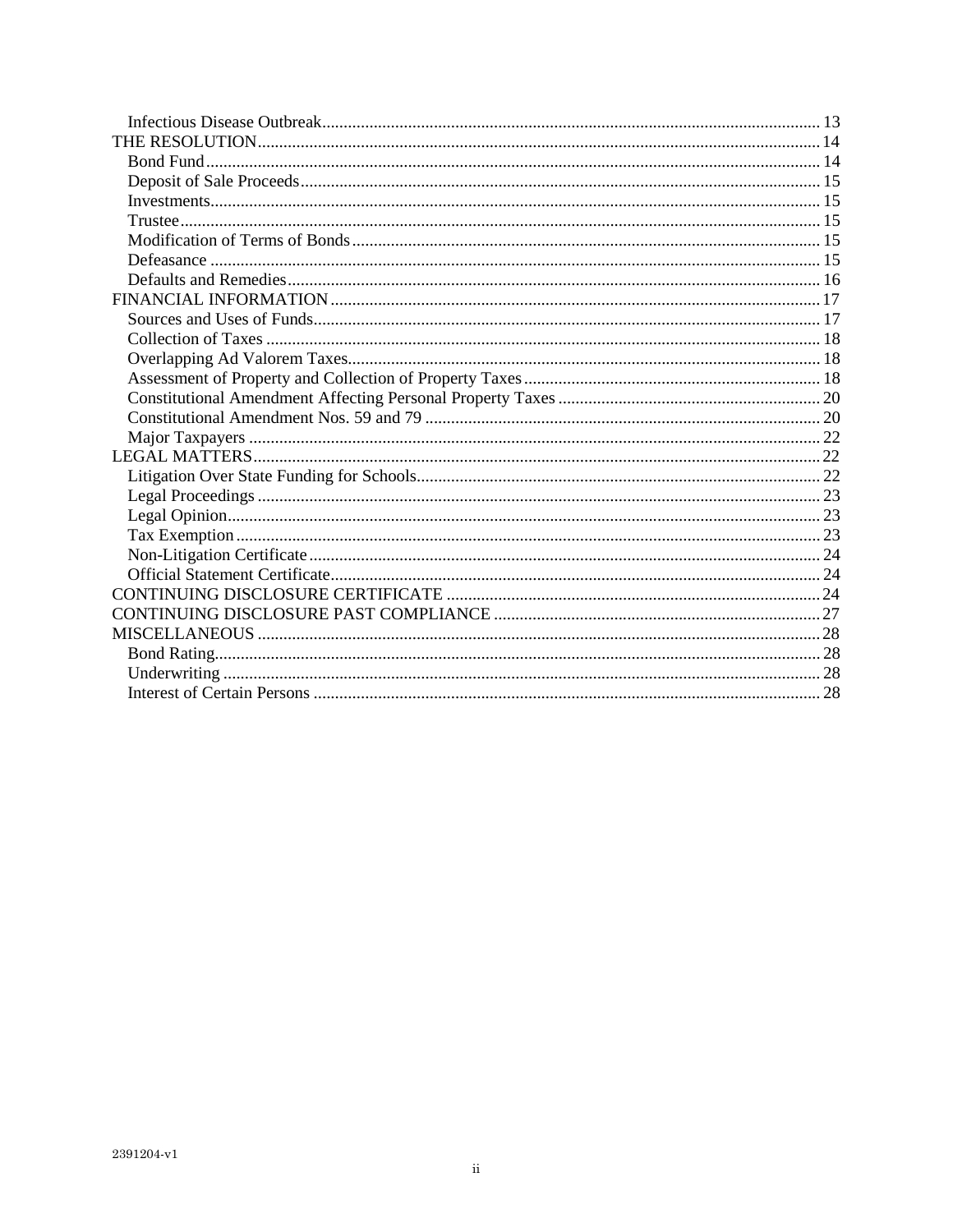# **INTRODUCTION TO THE OFFICIAL STATEMENT**

This introduction to the Official Statement is only a brief description and is subject in all respects to the more complete information contained in the Official Statement. The offering of the Bonds to potential investors is made only by means of the entire Official Statement, including the cover page.

Purpose of Official Statement. This Official Statement is provided to furnish certain information in connection with the issuance by Crossett School District No. 52 of Ashley County, Arkansas (the "District"), of its Refunding Bonds, Series 2021, dated September 30, 2021, in the aggregate principal amount of \$29,085,000 (the "Bonds").

Book-Entry Only System. The Bonds will be initially issued in book-entry form and purchasers of Bonds will not receive certificates representing their interests in the Bonds purchased. See **BONDS BEING OFFERED**, Book-Entry Only System. The Bonds will contain such other terms and provisions as described herein. See **BONDS BEING OFFERED**, Generally.

The District. The District is a school district duly established and existing under the Constitution and laws of the State of Arkansas for the purpose of providing public school education for persons residing within the geographic boundaries of the District. See **DESCRIPTION OF THE SCHOOL DISTRICT.** 

Purpose. The Bonds are being issued to refund the District's Refunding and Construction Bonds, dated September 21, 2016 (the "Bonds Being Refunded"). See **BONDS BEING OFFERED**, Purpose.

Security and Source of Payment. The Bonds will be limited, general obligations of the District, secured by a pledge of the proceeds of a continuing debt service tax voted at the 2016 annual school election and pledged specifically for the payment of the Bonds Being Refunded. See **BONDS BEING OFFERED**, Security and Source of Payment.

Litigation Over State Funding for Schools. In an Order issued November 9, 1994, the Honorable Annabelle C. Imber held that the existing state funding system for public education violated the equal protection provision of the Arkansas Constitution and violated Article 14, § 1 of the Arkansas Constitution by "failing to provide a general, suitable and efficient system of free public education." Lake View School Dist. No. 25 of Phillips County, Arkansas v. Jim Guy Tucker, Case No. 92-5318 (1994). **After years of litigation and legislation, the Arkansas Supreme Court concluded (on May 31, 2007) that the system of public school financing was now in constitutional compliance.**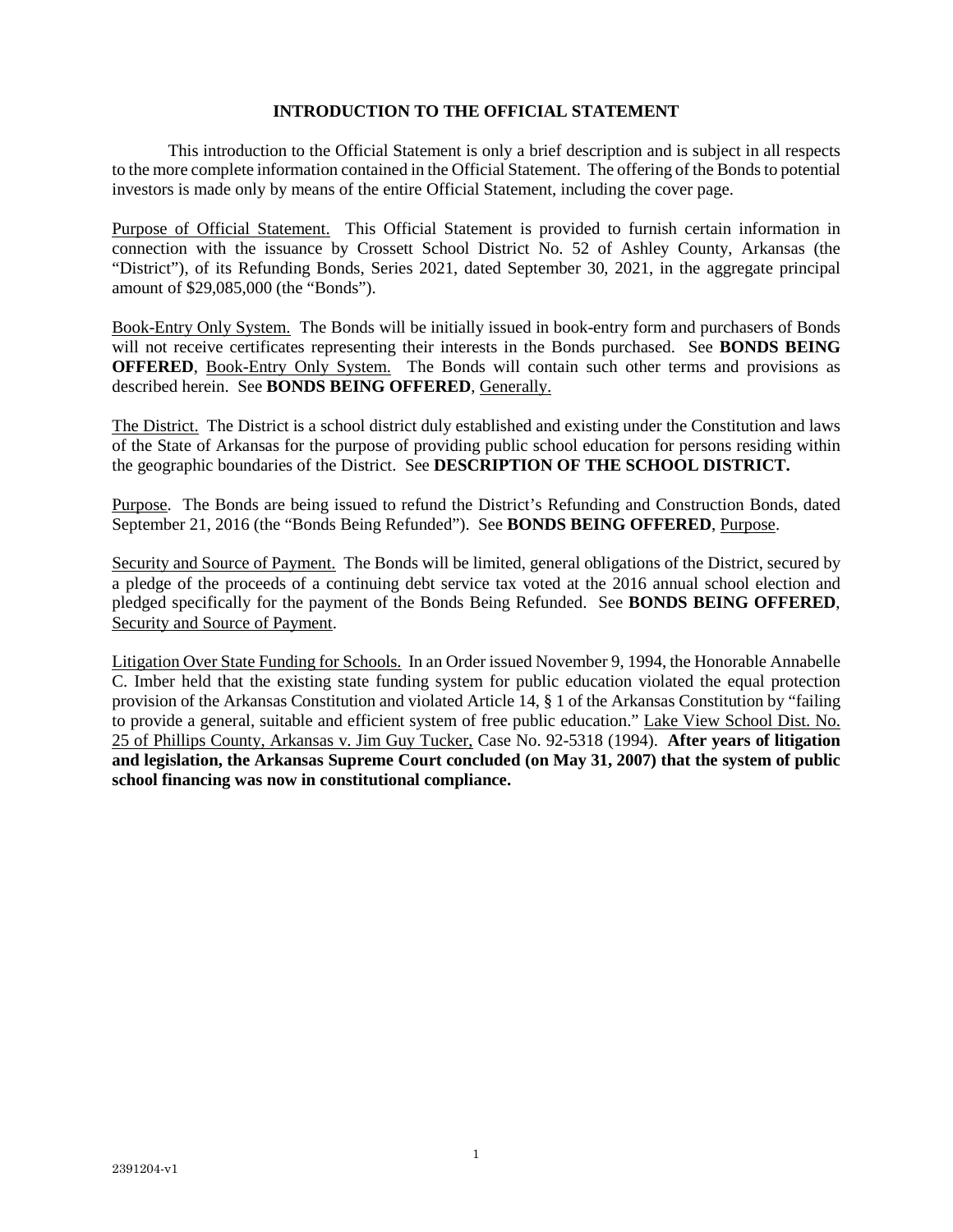At the 1996 general election, a Constitutional Amendment was passed ("Amendment No. 74") which establishes a statewide 25-mill property tax minimum for maintenance and operation of the public schools (the "Uniform Rate of Tax"). The Uniform Rate of Tax replaces that portion of local school district ad valorem taxes available for maintenance and operation. The Uniform Rate of Tax is to be collected in the same manner as other school property taxes, but the revenues generated from the Uniform Rate of Tax are remitted to the State Treasurer for distribution to the school districts.

Redemption. The Bonds are subject to optional redemption on and after December 1, 2026. The Trustee shall give at least thirty (30) days' notice of redemption. If fewer than all of the Bonds are called for redemption, the particular maturities to be redeemed shall be selected by the District in its discretion. If fewer than all of the Bonds of any maturity shall be called for redemption, the particular Bonds or portion thereof to be redeemed from such maturity shall be selected by lot by the Trustee. See **BONDS BEING OFFERED**, Redemption.

Denominations and Registration. The Bonds are issuable only as fully registered bonds, without coupons, in the denomination of \$5,000 or an integral multiple thereof. Interest is payable December 1, 2021, and semiannually thereafter on each June 1 and December 1. Unless the Bonds are in book-entry form, payment of principal of the Bonds will be made to the owners of the Bonds at the principal office of U.S. Bank National Association, Olive Branch, Mississippi (the "Trustee"). Interest is payable by check mailed by the Trustee to the registered owners as of the Record Date (herein defined) for each interest payment date. A bond may be transferred, in whole or in part (in integral multiples of \$5,000), but only upon delivery of the bond, together with a written instrument of transfer, to the Trustee. See **BONDS BEING OFFERED**, Generally and Book-Entry Only System.

Tax Exemption. In the opinion of Bond Counsel, Wright, Lindsey & Jennings LLP, under existing law, assuming compliance with certain covenants described herein, (i) interest on the Bonds is excluded from gross income for federal income tax purposes, (ii) interest on the Bonds is not an item of tax preference for purposes of the federal alternative minimum tax, (iii) interest on the Bonds is exempt from State of Arkansas income tax, and (vi) the Bonds are exempt from property taxes in the State of Arkansas (see **LEGAL MATTERS**, Tax Exemption).

Municipal Advisor. The District has employed Stephens Inc. as Municipal Advisor to assist the District in the sale and issuance of the Bonds (the "Municipal Advisor"). See **MISCELLANEOUS**, Interest of Certain Persons.

Authority. The Bonds are being issued under the authority of the Constitution and laws of the State of Arkansas, including particularly Amendments No. 40 and No. 74 to the Arkansas Constitution and A.C.A. §§ 6-20-1201 et. seq., a resolution of the Board of Directors of the District (the "Resolution"), and approval by the Commissioner, Division of Elementary and Secondary Education. See **BONDS BEING OFFERED**, Authority, and **THE RESOLUTION.** 

Delivery of Bonds. It is expected that the Bonds will be available for delivery on or about September 30, 2021.

This Official Statement speaks only as of its date, and the information contained herein is subject to change.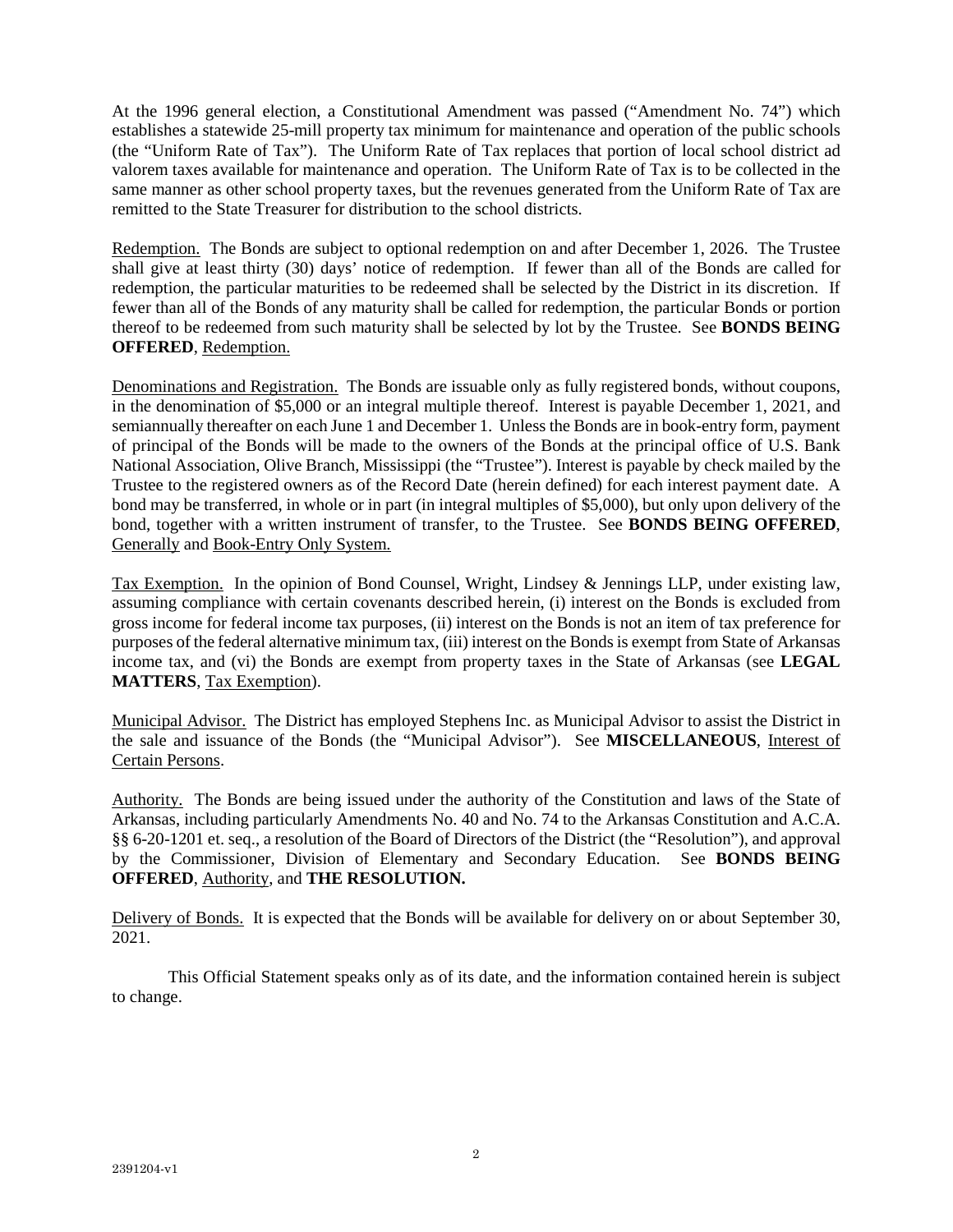#### **BONDS BEING OFFERED**

Book-Entry Only System. The Depository Trust Company ("DTC"), New York, New York, or its successor, will act as securities depository for the Bonds. The Bonds will each be issued as fully-registered securities registered in the name of Cede & Co. (DTC's partnership nominee) or such other name as maybe requested by an authorized representative of DTC. One fully-registered Bond certificate for each maturity will be issued in the principal amount of the maturity and will be deposited with DTC.

DTC , the world's largest securities depository, is a limited-purpose trust company organized under the New York Banking Law, a "banking organization" within the meaning of the New York Banking Law, a member of the Federal Reserve System, a "clearing corporation" within the meaning of the New York Uniform Commercial Code, and a "clearing agency" registered pursuant to the provisions of Section 17A of the Securities Exchange Act of 1934. DTC holds and provides asset servicing for over 3.5 million issues of U.S. and non-U.S. equity issues, corporate and municipal debt issues, and money market instruments (from over 100 countries) that DTC's participants ("Direct Participants") deposit with DTC. DTC also facilitates the post-trade settlement among Direct Participants of sales and other securities transactions in deposited securities, through electronic computerized book-entry transfers and pledges between Direct Participants' accounts. This eliminates the need for physical movement of securities certificates. Direct Participants include both U.S. and non-U.S. securities brokers and dealers, banks, trust companies, clearing corporations, and certain other organizations. DTC is a wholly-owned subsidiary of The Depository Trust & Closing Corporation ("DTCC"). DTCC is the holding company for DTC, National Securities Clearing Corporation, and Fixed Income Clearing Corporation, all of which are registered clearing agencies. DTCC is owned by the users of its regulated subsidiaries. Access to the DTC system is also available to others such as both U.S. and non-U.S. securities brokers and dealers, banks, trust companies, and clearing corporations that clear through or maintain a custodial relationship with a Direct Participant, either directly or indirectly ("Indirect Participants" together with Direct Participants, the "Participants"). DTC has a Standard & Poor's rating of AA+. The DTC Rules applicable to its Participants are on file with the Securities and Exchange Commission. More information about DTC can be found at www.dtcc.com.

Purchases of Bonds under the DTC system must be made by or through Direct Participants, which will receive a credit for the Bonds on DTC's records. The ownership interest of each actual purchaser of each Bond (referred to herein as "Beneficial Owner") is in turn to be recorded on the Direct and Indirect Participants' records. Beneficial Owners will not receive written confirmation from DTC of their purchase. Beneficial Owners are, however, expected to receive written confirmations providing details of the transaction, as well as periodic statements of their holdings, from the Direct or Indirect Participant through which the Beneficial Owner entered into the transaction. Transfers of ownership interests in the Bonds are to be accomplished by entries made on the books of Direct or Indirect Participants acting on behalf of Beneficial Owners. Beneficial Owners will not receive certificates representing their ownership interest in Bonds, except in the event that use of the book-entry system for the Bonds is discontinued.

To facilitate subsequent transfers, all Bonds deposited by Direct Participants with DTC are registered in the name of DTC's partnership nominee, Cede & Co., or such other name as may be requested by an authorized representative of DTC. The deposit of Bonds with DTC and their registration in the name of Cede & Co. or such other DTC nominee do not effect any change in beneficial ownership. DTC has no knowledge of the actual Beneficial Owners of the Bonds; DTC's records reflect only the identity of the Direct Participants to whose accounts such Bonds are credited, which may or may not be the Beneficial Owners. Direct and Indirect Participants will remain responsible for keeping account of their holdings on behalf of their customers.

Conveyance of notices and other communications by DTC to Direct Participants, by Direct Participants to Indirect Participants, and by Direct Participants and Indirect Participants to Beneficial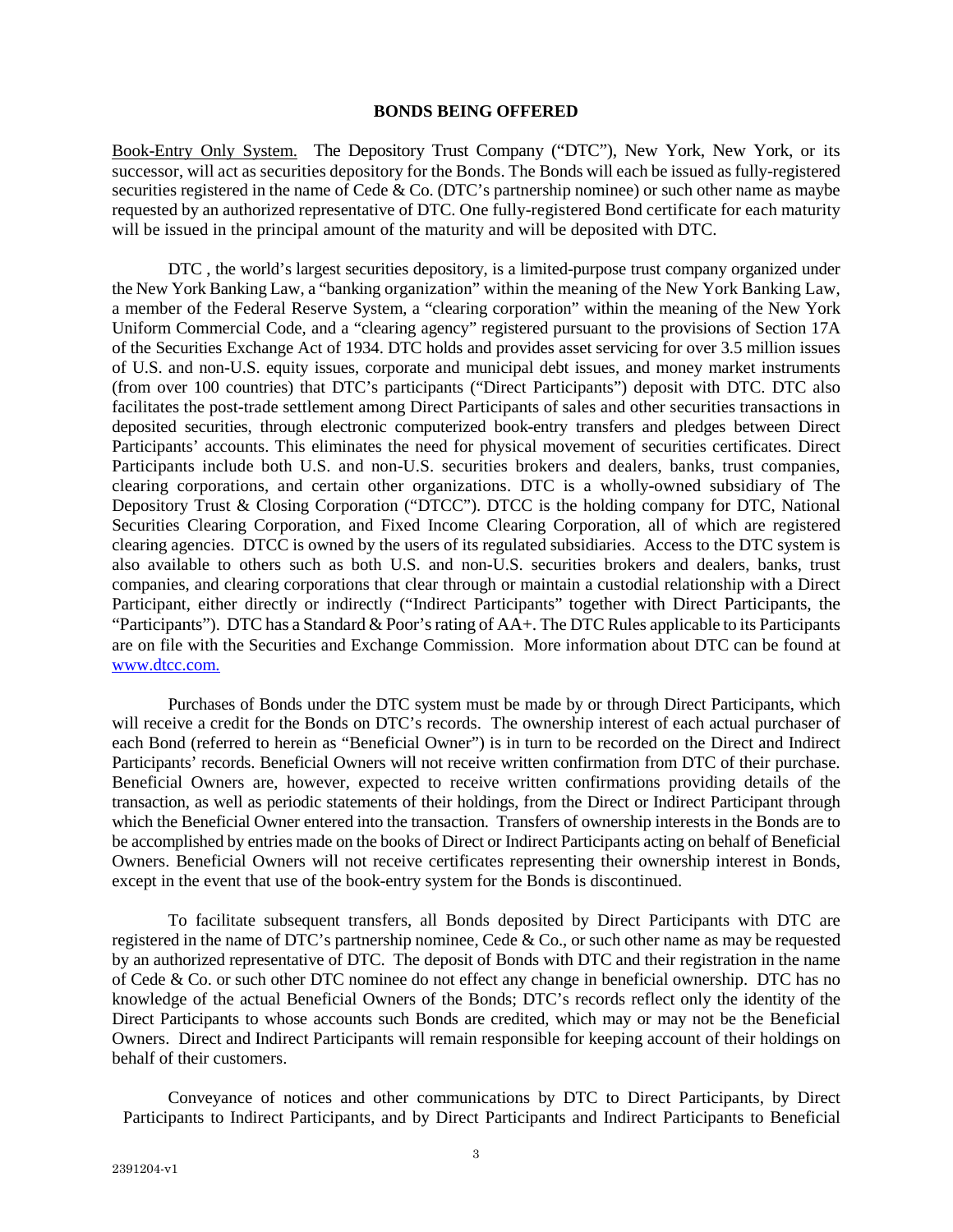Owners will be governed by arrangements among them, subject to any statutory or regulatory requirements as may be in effect from time to time.

Redemption notices will be sent only to DTC. If fewer than all of the Bonds are being redeemed, DTC's practice is to determine by lot the amount of the interest of each Direct Participant to be redeemed.

Neither DTC nor Cede & Co. (nor any other DTC nominee) will consent or vote with respect to the Bonds unless authorized by a Direct Participant in accordance with DTC's MMI Procedures. Under its usual procedures, DTC mails an Omnibus Proxy to the District as soon as possible after the record date. The Omnibus Proxy assigns Cede & Co.'s consenting or voting rights to those Direct Participants to whose accounts the Bonds are credited on the record date (identified in a listing attached to the Omnibus Proxy).

Principal, interest, and premium, if any, payments on the Bonds will be made to Cede & Co., or such other nominee as maybe requested by an authorized representative of DTC. DTC's practice is to credit Direct Participants' accounts upon DTC's receipt of funds and corresponding detail information from the District or Trustee, on the payable date in accordance with their respective holdings shown on DTC's records. Payments by Participants to Beneficial Owners will be governed by standing instructions and customary practices, as is the case with securities held for the accounts of customers in bearer form or registered in "street name," and will be the responsibility of such Participant and not of DTC, the Trustee, or the District, subject to any statutory or regulatory requirements as maybe in effect from time to time. Payment of principal, interest, and premium, if any, to Cede & Co. (or such other nominee as may be requested by an authorized representative of DTC) is the responsibility of the Trustee, disbursement of such payments to Direct Participants will be the responsibility of DTC, and disbursement of such payments to the Beneficial Owners shall be the responsibility of Direct and Indirect Participants.

DTC may discontinue providing its services as securities depository with respect to the Bonds a any time by giving reasonable notice to the District or the Trustee. Under such circumstances, in the event that a successor securities depository is not obtained, Bonds are required to be printed and delivered. The District may decide to discontinue use of the system of book-entry transfers through DTC (or a successor securities depository). In that event, Bonds will be printed and delivered.

The information concerning DTC and DTC's book-entry system set forth above has been obtained from DTC. Neither the Underwriter nor the District make any representation or warranty regarding the accuracy or completeness thereof.

**So long as the Bonds are in book-entry only form, Cede** & **Co., as nominee for DTC, will be treated as the sole owner of the Bonds for all purposes under the Resolution, including receipt of all principal of and interest on the Bonds, receipt of notices, voting, and requesting or directing the Trustee to take or not to take, or consenting to, certain actions under the Resolution. The District and the Trustee have no responsibility or obligation to the Participants or the Beneficial Owners with respect to (a) the accuracy of any records maintained by DTC or any Participant; (b) the payment by any Participant of any amount due to any Beneficial Owner in respect of the principal of and interest on the Bonds; (c) the delivery or timeliness of delivery by any Participant of any notice to any Beneficial Owner which is required or permitted under the terms of the Resolution to be given to owners of Bonds; or (d) other action taken by DTC or Cede** & **Co. as owner of the Bonds.** 

*The information above concerning DTC and DTC's Book-Entry Only System has been obtained from sources that the District believes to be reliable, but is not guaranteed as to accuracy or completeness by and is not to be construed as a representation by the District or the Trustee. The District and the Trustee make no assurances that DTC, Direct Participants, Indirect Participants, or other nominees of the Beneficial Owners will act in accordance with the procedures described above or in a timely manner.*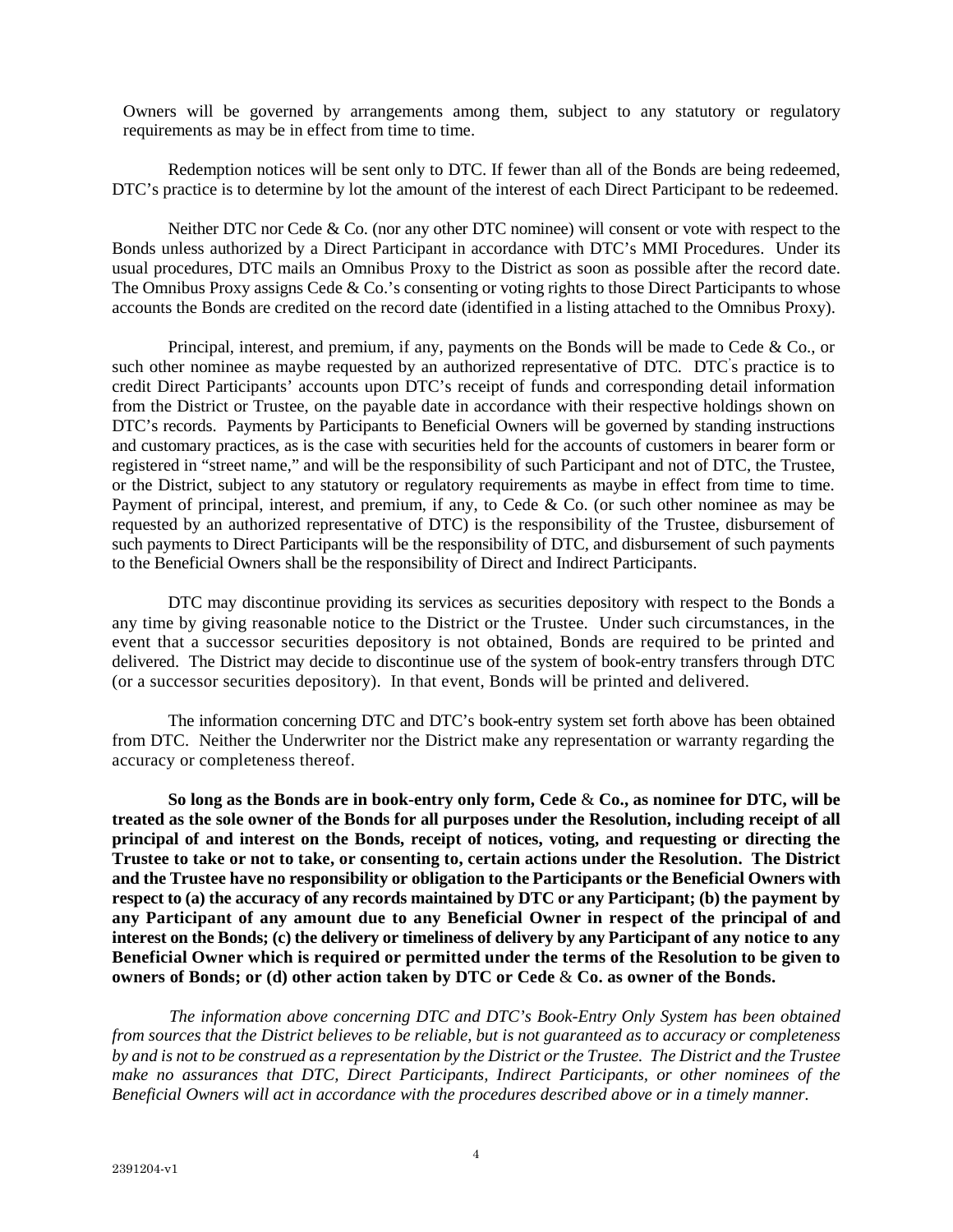Generally. The Bonds are issuable in the form and denominations and are in the total principal amount shown on the cover page, and will be dated, mature, and bear interest as set out on the cover page. The Trustee will maintain books for the registration and transfer of ownership of the Bonds. Interest due on a bond on each interest payment date will be paid to the person in whose name the bond was registered at the close of business on the fifteenth  $(15<sup>th</sup>)$  day of the month (whether or not a business day) next preceding the interest payment date (the "Record Date"), irrespective of any transfer of the bond subsequent to the Record Date and prior to the interest payment date. Payment of interest shall be made by check mailed to such registered owner.

A bond may be transferred, in whole or in part (in integral multiples of \$5,000), but only upon delivery of the bond, together with a written instrument of transfer, to the Trustee. The transfer instrument must be signed by the registered owner or his attorney-in-fact or legal representative and the signature must be guaranteed by a guarantor acceptable to the Trustee. The transfer instrument shall state the name, mailing address and social security number or federal employer identification number of the transferee. Upon such transfer, the Trustee shall enter the transfer of ownership in the registration books and authenticate and deliver in the name or names of the new registered owner or owners a new fully registered bond or bonds of authorized denomination of the same maturity and interest rate for the aggregate principal amount of the bond transferred.

Authority. The Bonds are being issued under the authority of the Constitution and laws of the State of Arkansas, including particularly Amendments No. 40 and No. 74 to the Arkansas Constitution and Ark. Code Ann. §§ 6-20-1201 et seq., a resolution of the Board of Directors of the District (the "Resolution"), and approval by the Commissioner, Division of Elementary and Secondary Education. For a summary, see **THE RESOLUTION.** 

Amendments No. 40 and No. 74 to the Arkansas Constitution require the Board of Directors of each school district to prepare and make public not less than sixty (60) days in advance of the annual school election a proposed budget of expenditures for the support of the public schools in the District, together with a rate of tax levy sufficient to provide the funds therefor. The tax rate is divided into (1) maintenance and operation millage, (2) continuing debt service millage previously voted for the retirement of existing indebtedness, and (3) any additional debt service millage for proposed new bonded indebtedness. If the proposed rate of tax levy is approved at the school election it becomes the rate of tax levy to be collected for the District in the next ensuing calendar year for use in the school fiscal year commencing July 1 of the calendar year in which collected. Debt service millage, once approved, is a continuing levy until retirement of the indebtedness for which voted. Maintenance and operation millage is voted for one year only, except that if the overall rate of tax levy is disapproved in the school election the millage rate for maintenance and operation remains at the rate last approved.

The issuance of refunding bonds by a school district is subject to the approval of the Commissioner, Division of Elementary and Secondary Education. The bonds must be offered for public sale, and the offering is subject to the approval of the Commissioner, Division of Elementary and Secondary Education. The Commissioner has approved the issuance of these Bonds and has approved the offering of these Bonds for sale. The sale and issuance of the Bonds have been, or will be, authorized by resolution of the Board of Directors of the District, the governing body of the District.

School district bonds may be issued for the purposes of acquiring sites for building and equipping new school buildings, making additions and repairs to and equipping existing school buildings, purchasing and refurbishing school buses, and for the purpose of refunding outstanding indebtedness.

Arkansas law authorizes the State Board of Education to set a maximum rate of interest for school bonds (the "Maximum Lawful Rate"). Bonds may be sold at a discount, but in no event shall the District be required to pay more than the Maximum Lawful Rate of interest on the amount received.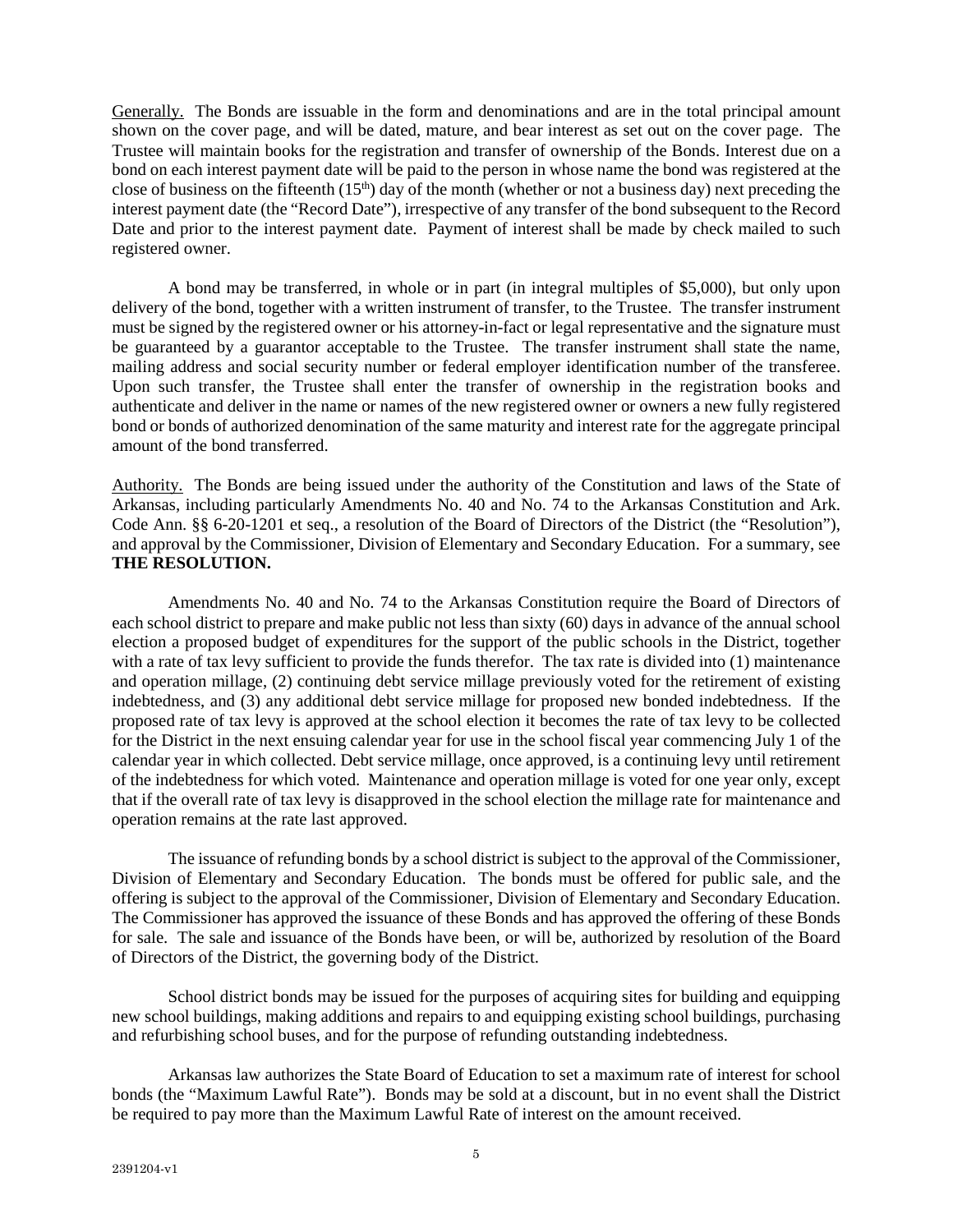Purpose. The Bonds are being issued for the purpose of refunding the Bonds Being Refunded as follows. The Bonds Being Refunded are dated, are in outstanding principal amount, and are to be called for redemption on the redemption date set out below:

| Date of Issue | <b>Principal Outstanding</b> | <b>Redemption Date</b> |
|---------------|------------------------------|------------------------|
| 09/21/2016    | \$28,975,000                 | 12/01/2021             |

Sources and Uses of Funds. This issue of Bonds has been sized so as to provide funds only to accomplish the refunding of the Bonds Being Refunded and to pay the costs of issuance of the Bonds.

Security and Source of Payment. Pursuant to Ark. Code Ann. § 6-20-1223, the Bonds will enjoy the same security for their payment as was enjoyed by the Bonds Being Refunded prior to the defeasance. Thus, the Bonds will be limited, general obligations of the District, secured by a pledge of (1) the proceeds of a continuing debt service tax voted at the 2016 school election specifically for the payment of the Bonds Being Refunded, and (2) surplus revenues (being revenues in excess of the amounts necessary to insure the payment when due of principal of, interest on and trustee's and paying agent's fees in connection with the bonds for which voted) derived from debt service taxes heretofore or hereafter voted for payment of other bond issues of the District (subject to prior pledges of such surplus revenues) that may legally be used for the purpose of paying the principal of and interest on the Bonds.

The tax specifically pledged for payment of the Bonds Being Refunded, and thus pledged to these Bonds, is a tax of 13.97 mills on the dollar of the assessed valuation of taxable property in the District. See **DEBT STRUCTURE**, Computation of Dollar Amount of Debt Service Tax Levied.

See **DEBT STRUCTURE**, Outstanding Indebtedness, for a description of other debt and debt service taxes pledged.

In addition to the pledged revenues, the District will also covenant to use for payment of principal of and interest on the Bonds, as and to the extent necessary, all other revenues of the District that may legally be used for the purpose. The District may not legally pay debt service from revenues derived from the tax voted for maintenance and operation of schools.

Any surplus of the pledged revenues over and above the amount necessary to insure the payment as due of principal of, interest on, and trustee fees in connection with the Bonds of this issue will be released from the pledge in favor of the Bonds and may be used for other school purposes.

The Bonds are not secured by any lien on or security interest in any physical properties of the District.

Developments. Various elected officials, public interest groups, and individuals have indicated publicly that they consider ad valorem property taxation reform to be of significant public interest. At the 2000 general election, the electors of the State voted in favor of a new constitutional amendment ("Amendment No. 79") which does the following:

- 1. Limits the amount of assessment increases following reappraisal;
- 2. Limits assessment increases for people who are disabled or who are 65 years of age;
- 3. Provides for an annual state credit against ad valorem property tax on a homestead;
- 4. Equalizes real and personal millage rates;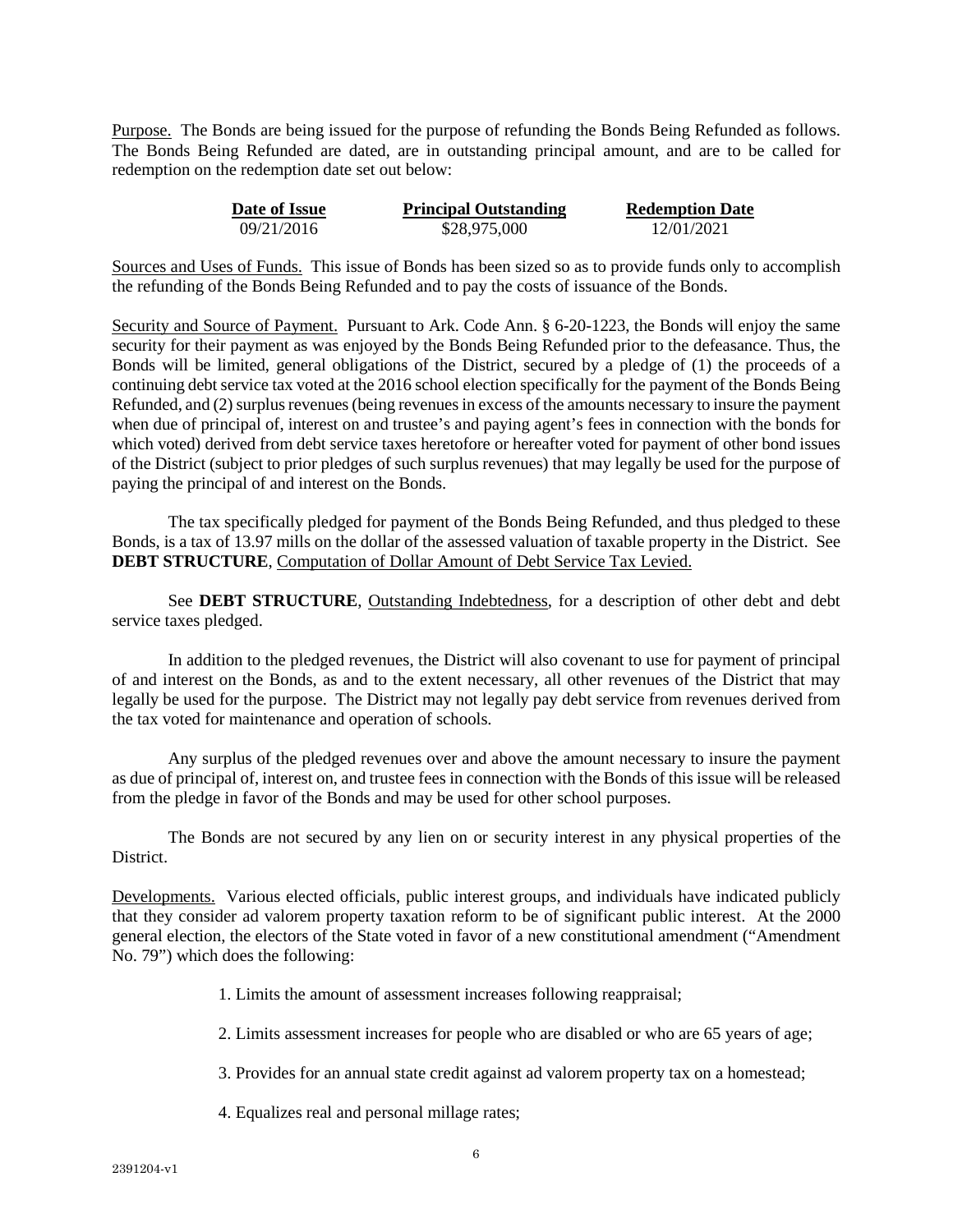5. Provides that reassessment must occur at least once every five years; and

6. Provides that rollback adjustments under Amendment No. 59 shall be determined after the adjustments are made to assessed value under Amendment No. 79.

The annual state credit began for taxes due in calendar year 2001. The tax reduction is reflected on the tax bill sent to the property owner by the county collector. The taxing units within the county are entitled to reimbursement of the reduction. See **DEBT STRUCTURE,** Computation of Dollar Amount of Debt Service Tax Levied.

Redemption. The Bonds are subject to redemption prior to maturity at the option of the District, in whole or in part, at any time on or after December 1, 2026, at a redemption price equal to 100% of the principal amount redeemed plus accrued interest to the redemption date. If fewer than all of the Bonds are called for redemption, the particular maturities to be redeemed shall be selected by the District in its discretion. If fewer of the Bonds of any maturity shall be called for redemption, the particular Bonds or portion thereof to be redeemed from such maturity shall be selected by lot by the Trustee.

Notice of early redemption identifying the bonds or portions thereof (which must be \$5,000 or an integral multiple thereof) to be redeemed and the date fixed for redemption shall be mailed by the Trustee, not less than thirty (30) nor more than sixty (60) days prior to the redemption date, by first-class mail or other standard means, including electronic or facsimile communication, to all registered owners of bonds to be redeemed. Failure to mail or send an appropriate notice or any such notice to one or more registered owners of bonds to be redeemed shall not affect the validity of the proceedings for redemption of other bonds as to which notice of redemption is duly given and in proper and timely fashion. All such bonds or portions thereof thus called for redemption shall cease to bear interest on and after the date fixed for redemption, provided funds for redemption are on deposit with the Trustee at that time.

Notwithstanding the above, so long as the Bonds are issued in book-entry only form, if fewer than all the Bonds of an issue are called for redemption, the particular Bonds to be redeemed will be selected pursuant to the procedures established by DTC. So long as the Bonds are issued in book-entry only form, notice of redemption will be given only to DTC. The Trustee will not give any notice of redemption to the Beneficial Owners of the Bonds.

Redemption of Prior Tax Bonds. The District will covenant that it will not, so long as any of these Bonds remain outstanding, redeem, prior to their maturity, any bonds of another issue for the payment of which a specific debt service tax was voted prior to issuance of these Bonds unless, after such redemption, a continuing annual tax of not less than the same number of mills and of not less than the same duration as was pledged to the redeemed bonds remains pledged to these Bonds or other bonds of the District.

Additional Parity Bonds. No additional bonds may be issued on a parity of security with these Bonds.

Priority Among Successive Bond Issues. Other additional bonds may be issued by the District from time to time in accordance with law for the purpose of financing additional capital improvements. If the District, prior to issuance of these Bonds, has reserved the right to issue additional bonds on a parity of security with previously issued bonds, such additional bonds will have a prior claim and pledge over these Bonds as to all revenues pledged to such additional bonds. See **DEBT STRUCTURE**, Parity Debt, for a description of any authorized and unissued parity debt. Otherwise, any additional bonds shall be subordinate to these Bonds and the pledge of revenues to these Bonds.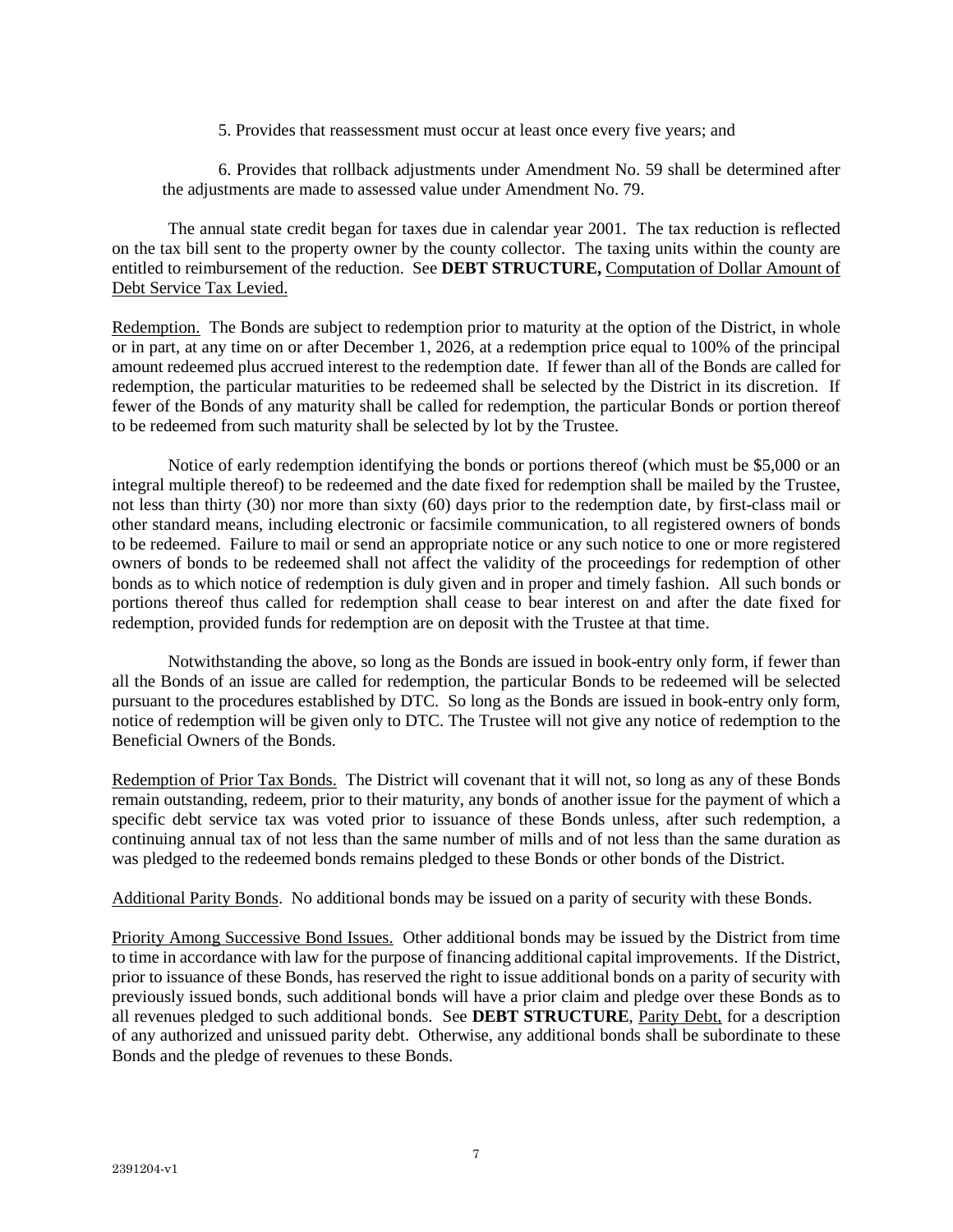# **DESCRIPTION OF THE SCHOOL DISTRICT**

Area. The area of the District is approximately 214.90 square miles, all of which are located in Ashley County. The incorporated municipality located, in whole or in part, within the boundaries of the District is Crossett, Arkansas.

Governmental Organization. The governing body of the District is a Board of Directors, elected for staggered terms at the annual school election. The term of each Director ends at an annual school election, but the Director continues to serve until a successor has been elected and qualified. The present members of the Board of Directors of the District are as follows:

| Name                         | <b>Term Expires</b> |
|------------------------------|---------------------|
| Keith Medders, President     | 2026                |
| Keith Carter, Vice President | 2022                |
| Eddie Goodson, Secretary     | 2024                |
| Katie Jordan                 | 2025                |
| Debra Barnes                 | 2023                |

At the first regular meeting following the annual school election, the Board of Directors elects one of their number President, one of their number Vice President, and also elects a Secretary who may, but need not be, a member of the Board. These officers serve terms of one year. The current officers are: President, Keith Medders; Vice President, Keith Carter; and Secretary, Eddie Goodson.

The Board of Directors has authority to do all things necessary for the conduct of an efficient public school system in the District.

Executive Officials. All employees of the District are employed by the Board of Directors. The chief executive employee is the Superintendent of Schools. The present Superintendent is Gary Williams, who has been employed by contract for a term ending June 30, 2024.

Services Provided. The District operates a public school system, consisting of kindergarten and grades 1 through 12, for the purpose of educating the children residing within the District. The principal funding sources for the District are: (1) funds received from the State of Arkansas, (2) ad valorem taxes on the real and tangible personal property located within the boundaries of the District (see **BONDS BEING OFFERED**, Developments), and (3) funds received from the United States of America.

Due to the impact of the COVID-19 pandemic, the District has added virtual classes. Other than this addition of virtual classes there have been no recent major changes or interruptions in the educational services provided by the District.

School Buildings. The school buildings presently operated by the District are as follows:

|                               |               | <b>Year in Which</b>        | <b>Present</b>   |
|-------------------------------|---------------|-----------------------------|------------------|
|                               |               | <b>Construction or Most</b> | <b>Condition</b> |
|                               | <b>Grades</b> | <b>Recent Renovation</b>    | (Good, Fair, or  |
| <b>Name of School</b>         | <b>Housed</b> | <b>Completed</b>            | Poor)            |
| <b>Crossett Elementary</b>    | $K-4$         | 2005                        | Good             |
| <b>Crossett Middle School</b> | $5-8$         | 2000                        | Good             |
| <b>Crossett High School</b>   | $9-12$        | 2020                        | Good             |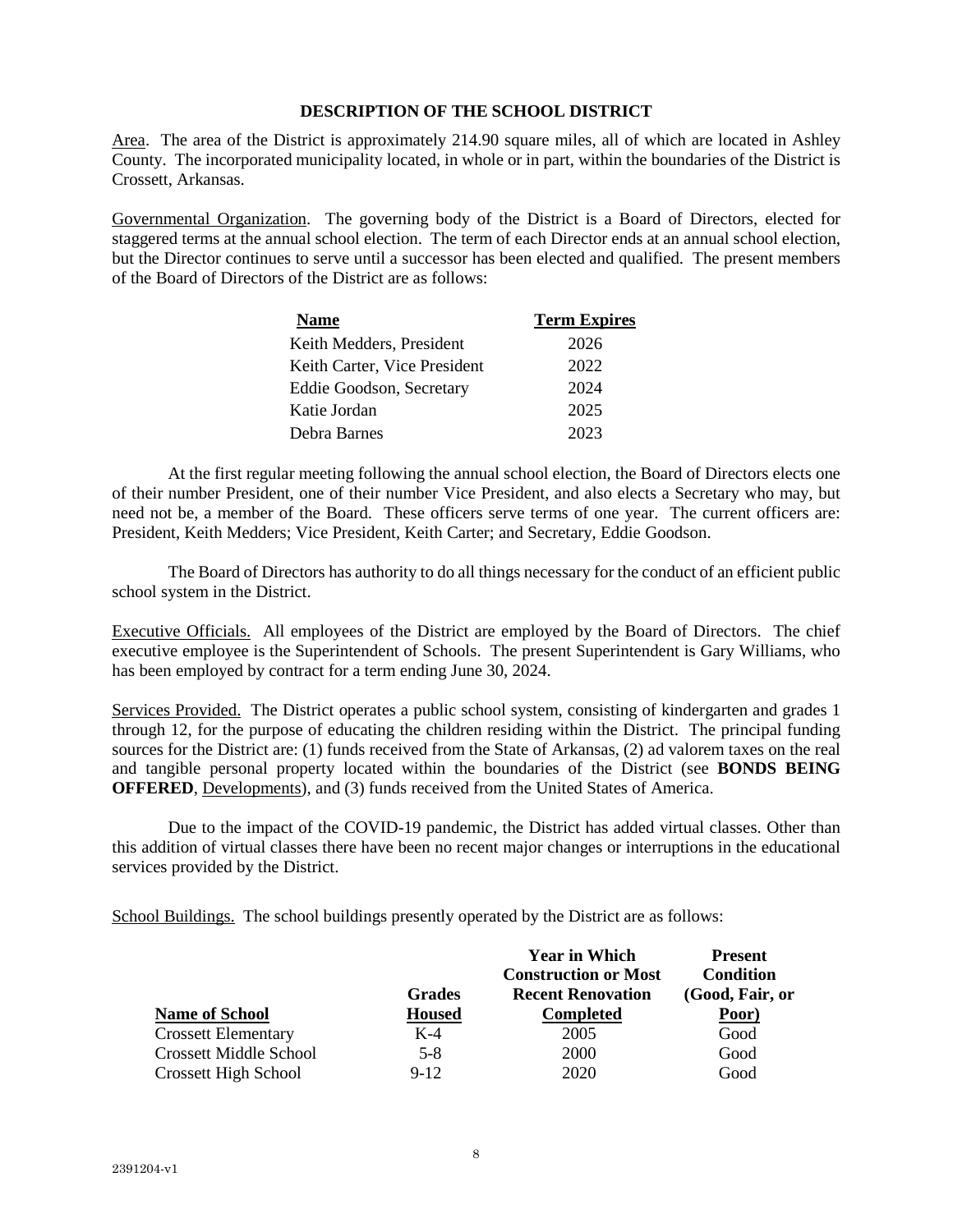School Enrollment and Population. The average daily membership (enrollment) of the District and estimated population of the District for each of the last five (5) years is as follows:

| <b>Fiscal Year</b>    | <b>Average Daily</b> |                             |
|-----------------------|----------------------|-----------------------------|
| <b>Ending June 30</b> | <b>Membership</b>    | <b>Estimated Population</b> |
| 2020-2021             | 1,562.71             | 6,250.84                    |
| 2019-2020             | 1,647.52             | 6,590.08                    |
| 2018-2019             | 1,629.70             | 6,518.80                    |
| 2017-2018             | 1,678.48             | 6,713.92                    |
| 2016-2017             | 1,723.38             | 6,893.52                    |

Accreditation. In accordance with the requirements of The Quality Education Act of 1983 (Subchapter 2 of Chapter 15, Title 6, Ark. Code Ann.), the State Board of Education adopted standards that all public elementary and secondary schools in the State must meet to be accredited. The Act provides that any school not meeting these standards will be eliminated, and that any school district operating one or more of such schools is to be dissolved and its territory annexed to another district or districts which operate all schools therein in compliance with the minimum standards. The Division of Elementary and Secondary Education of the Arkansas Department of Education (the "Division") reviews annual reports to determine whether the school district is in compliance with the standards.

Under the Division's regulations and guidelines, schools may be classified as accredited, accredited-cited, or accredited-probationary. Schools which meet all policies and standards promulgated by the Division are classified as accredited. For those schools classified or accredited-cited or accreditedprobationary, the Division has promulgated maximum times allowable for correction of particular violations of standards. A school that has been classified as accredited-cited and does not correct the violation in the allowable time will be placed on probation. If a school in probationary status fails to comply within the allotted timeframe, the school will be recommended to the State Board of Education for loss of accreditation status. For a district that falls into probationary status, the State Board of Education may take any number of actions listed in the Division's Rules Governing Standards For Accreditation of Arkansas Public Schools and School Districts, including dissolution and annexation.

The District currently meets all standards and policies of the Division and is fully accredited.

Assessed Valuation. Taxable property is valued for tax purposes as of January 1 of each year. However, the assessment process is not completed until November of the year of assessment. See **FINANCIAL INFORMATION**, Assessment of Property and Collection of Property Taxes. The assessed valuation of taxable property located within the boundaries of the District (as of January 1) has been as follows:

| Year | <b>Real Estate</b> | <b>Personal</b><br><b>Property</b> | <b>Utilities and</b><br><b>Regulated Carriers</b> | <b>Total Assessed</b><br>Value |
|------|--------------------|------------------------------------|---------------------------------------------------|--------------------------------|
| 2016 | \$96,686,041       | \$153,318,750                      | \$7,745,100                                       | \$257,749,891                  |
| 2017 | 97,197,363         | 152,559,651                        | 8,049,250                                         | 257,806,264                    |
| 2018 | 95,573,962         | 149,805,170                        | 8,380,580                                         | 253,759,712                    |
| 2019 | 99,239,737         | 158,041,825                        | 8,734,780                                         | 266,016,342                    |
| 2020 | 100,492,930        | 118,865,510                        | 10,247,580                                        | 229,606,020                    |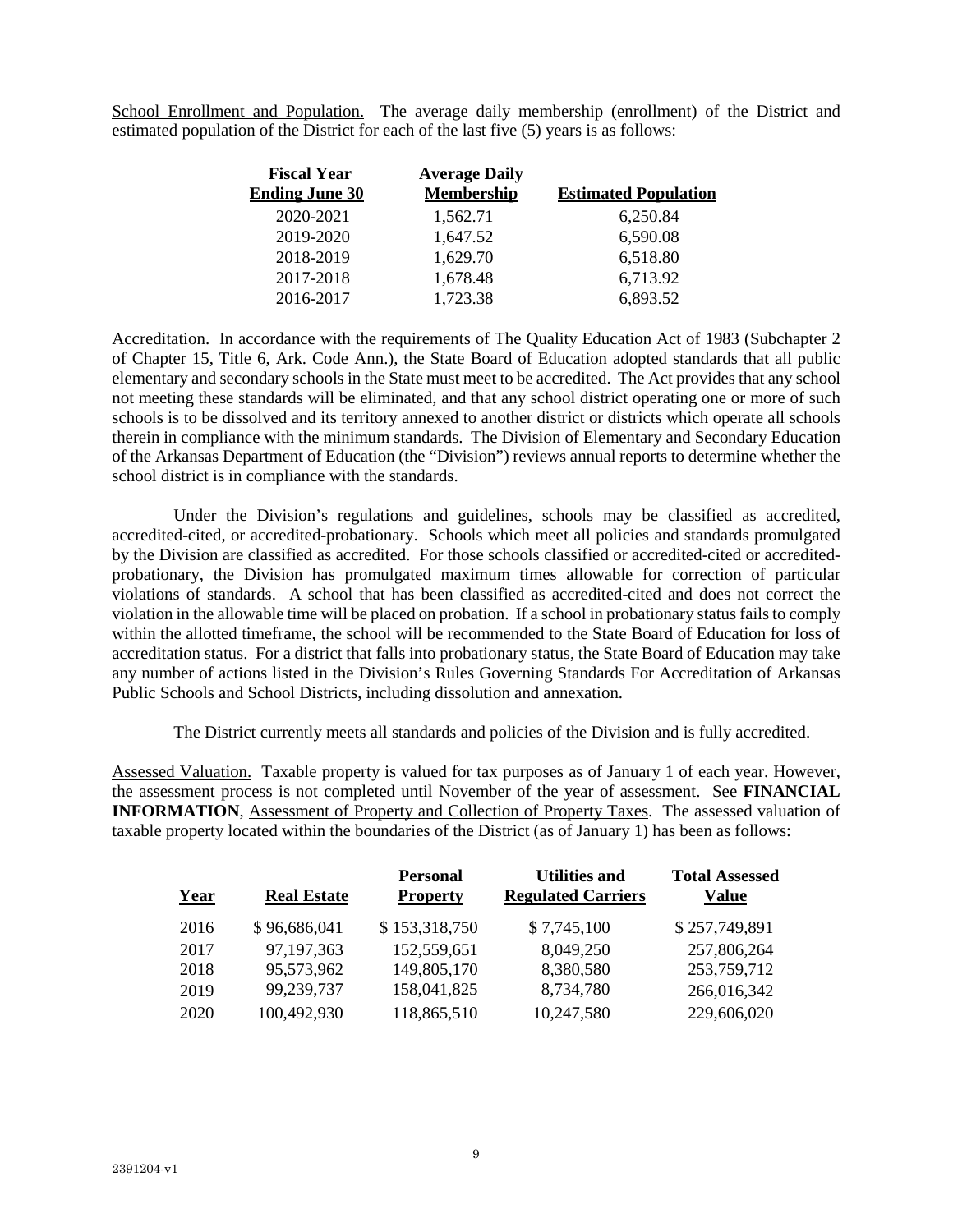Financial Institution Deposits. The total deposits of banks with principal offices within the boundaries of the District as of March 30 of each year shown have been as follows:

| Year | <b>Bank Deposits</b> |
|------|----------------------|
| 2017 | \$127,216,812        |
| 2018 | 167,382,000          |
| 2019 | 167,609,000          |
| 2020 | 27,928,000           |
| 2021 | 34,387,000           |

Note: Ashley Bancstock Company, Inc. was acquired by Century Next Financial Corporation, Ruston, LA effective November 1, 2018.

Note: Bank of Ruston changed its name to Century Next Bank effective January 15, 2019.

Note: First National Bank of Crossett merged with Bank of Ruston, Ruston, LA effective November 1, 2018.

Note: Evergreen Bancshares, Inc. was purchased by Capital Bancorp Inc effective April 1, 2020.

Note: First State Bank merged with Commercial Capital Bank, Delhi, LA effective April 1, 2020.

Major Employers. The principal industries, commercial and governmental entities, and other major employers within the boundaries of the District are as follows:

| Company                             | <b>Business or Product</b> | Approximate<br><b>Number of Employees</b> |
|-------------------------------------|----------------------------|-------------------------------------------|
| Georgia Pacific Corporation         | Paper Products             | 550-600*                                  |
| <b>Crossett School District</b>     | Education                  | 237                                       |
| <b>Hood Packaging Corporation</b>   | Packaging Products         | 250-300                                   |
| <b>City of Crossett</b>             | <b>City Government</b>     | 75-100                                    |
| <b>Ashley County Medical Center</b> | Healthcare                 | 200-225                                   |
| Wal-Mart                            | Retail                     | 150-200                                   |
| Stonegate Villa Health and          | Healthcare                 | 50-75                                     |
| <b>Rehabilitation Center</b>        |                            |                                           |
| <b>Dedicated Logistics</b>          | Trucking                   | 25-30                                     |

\* In 2019, approximately 850 jobs lost due to plant closure.

Employees. The number of persons presently employed by the District are as follows:

|                                           | <b>Number</b> |
|-------------------------------------------|---------------|
| Superintendent and Central District Staff | 12            |
| Principals                                |               |
| <b>Classroom Teachers</b>                 | 127           |
| <b>Other Non-Teaching Personnel</b>       | 91            |
| TOTAL                                     | ววา           |

None of the District's employees belong to organized unions. The total number of employees has not varied by more than fifteen percent (15%) within the previous three (3) years.

### **DEBT STRUCTURE**

Outstanding Indebtedness. The principal categories of indebtedness which the District is authorized to incur are commercial bonds (offered at public sale on competitive bids), revolving loan bonds and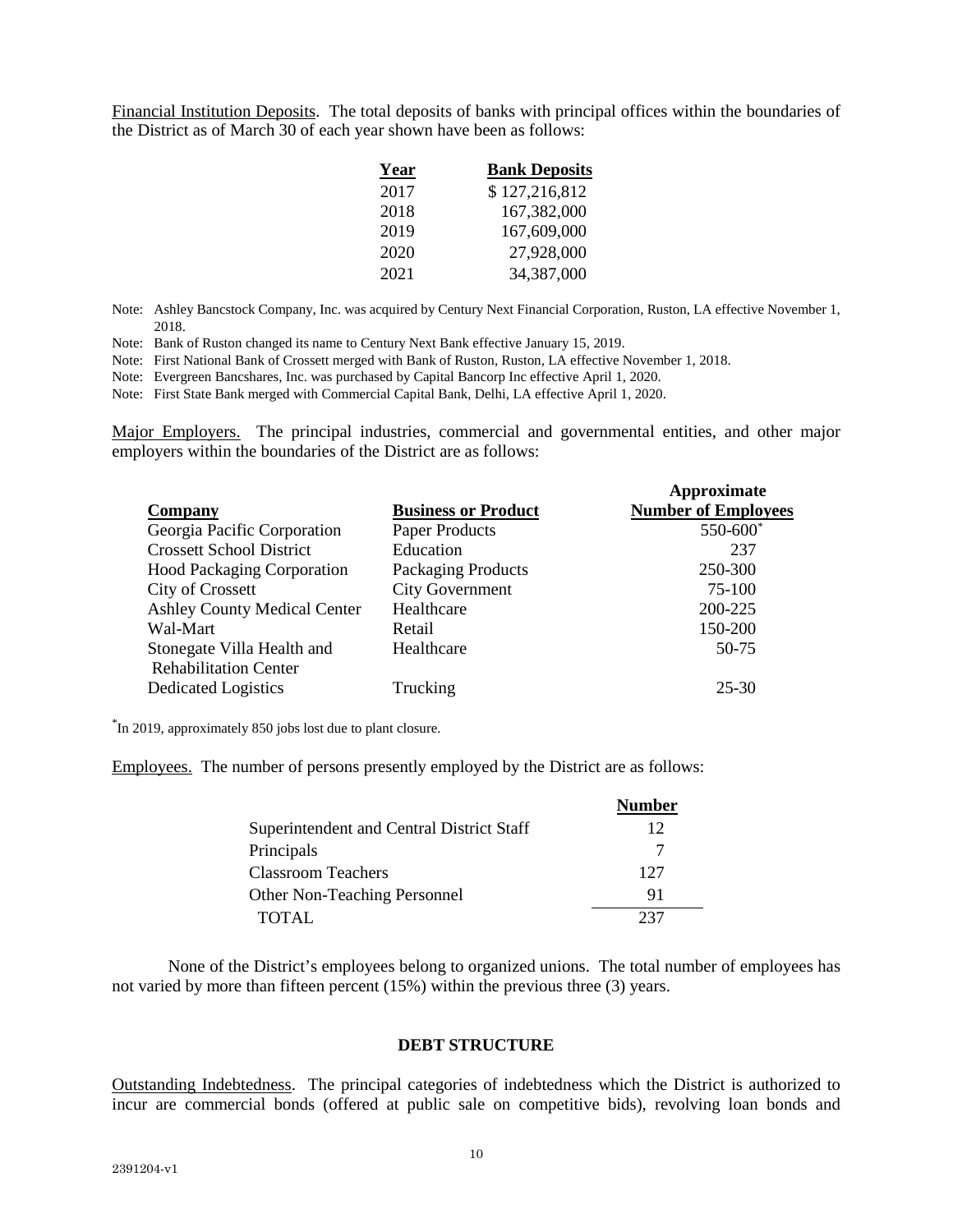certificates of indebtedness (representing loans from the State Department of Education), installment contracts (payable in subsequent fiscal years), and postdated warrants (warrants drawn in one fiscal year for payment in a subsequent fiscal year). In addition, the District is authorized to lease property from the owner under lease agreements giving the District the option to purchase the property leased. Commercial bonds and revolving loan indebtedness are payable from debt service tax revenues. Installment contracts, postdated warrants, and lease-purchase obligations are payable from maintenance and operation tax revenues.

The present outstanding debt of the District is as follows:

| Date of<br><b>Obligations</b> | <b>Amount Outstanding</b><br><b>Immediately</b><br><b>After Issuance of</b><br><b>These Bonds</b> | Final<br><b>Maturity</b> | Tax Rate (in mills<br>per dollar) Voted for<br><b>Payment as Rolled Back</b><br><b>After Reassessment</b><br>(applicable to real estate) |
|-------------------------------|---------------------------------------------------------------------------------------------------|--------------------------|------------------------------------------------------------------------------------------------------------------------------------------|
|                               |                                                                                                   | <b>COMMERCIAL BONDS</b>  |                                                                                                                                          |
| 09/30/2021                    | \$29,085,000                                                                                      | 12/01/2046               | 13 97                                                                                                                                    |

# **REVOLVING LOAN BONDS AND/OR CERTIFICATES OF INDEBTEDNESS**

None

# **POST-DATED WARRANTS**

None

# **INSTALLMENT CONTRACTS**

### None

# **LEASE-PURCHASE OBLIGATIONS**

None

Parity Debt. The District has not reserved the right to issue additional bonds on a parity with the outstanding debt listed above.

Debt Ratio. The ratio of outstanding debt after issuance of these Bonds (\$29,085,000) to current assessed valuation (\$229,606,020) will be 12.67%.

Computation of Dollar Amount of Debt Service Tax Levied. The most recent county-wide reassessment of taxable property was completed in Ashley County in 2018. **The next county-wide reassessment for Ashley County is scheduled to be completed in 2023**. For purposes of Amendment 59, the year in which the reassessment is completed is known as the "Base Year." For a general discussion of the reassessment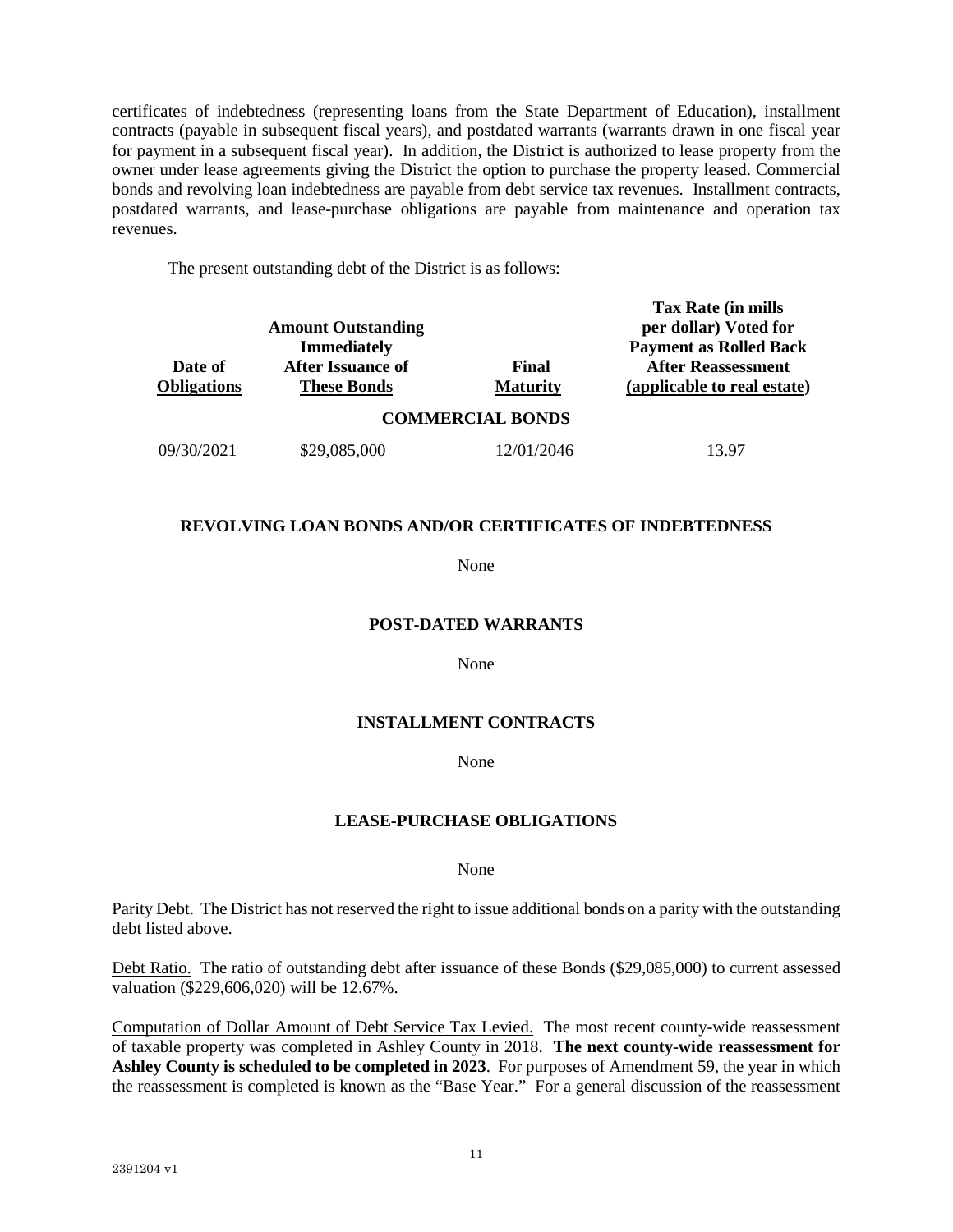requirement and its effect on assessed value and tax rate, see **FINANCIAL INFORMATION,**  Constitutional Amendment No. 59, infra.

Constitutional Amendment No. 79 provides for an annual state credit against ad valorem property tax on a homestead in an amount not less than \$300. Effective with the assessment year 2019, the amount of the credit was increased to \$375. The tax reduction is reflected on the tax bill sent to the property owner by the county collector. Amendment No. 79 provides that the credit shall be applied in a manner that would not impair a bondholder's interest in ad valorem debt service revenue. In addition, Amendment No. 79 provides that the "General Assembly shall, by law, provide for procedures to be followed with respect to adjusting ad valorem taxes or millage pledged for bonded indebted purposes, to assure that the tax or millage levied for bonded indebtedness purposes will, at all times, provide a level of income sufficient to meet the current requirements of all principal, interest, paying agent fees, reserves, and other requirements of the bond indenture."

The taxing units within the county are entitled to reimbursement of the reduction from the annual state credit. Pursuant to legislation, the state sales tax was increased by 0.5%. The purpose of the legislation is to raise revenues that the state sends back to school districts to replace the money lost as a result of the state credit. Therefore, for purposes of calculating projected revenues available for debt service discussed below, the District has assumed that it will receive debt service revenues equal to the debt service revenues it would have received prior to the adoption of Amendment No. 79.

The debt service tax levied for collection in 2020 for use in the 2020-2021school year, and thereafter, has been computed by multiplying the 2020 assessment (\$229,606,020) by the number of available debt service mills (13.97 mills).

For purposes of calculating revenues available for debt service, it has been assumed that the assessed value of all property in the District will remain the same, without increase or decrease. On this basis, the total debt service tax levied in each year will be as shown under Debt Service Schedule and Coverage, below.

[Remainder of page intentionally left blank.]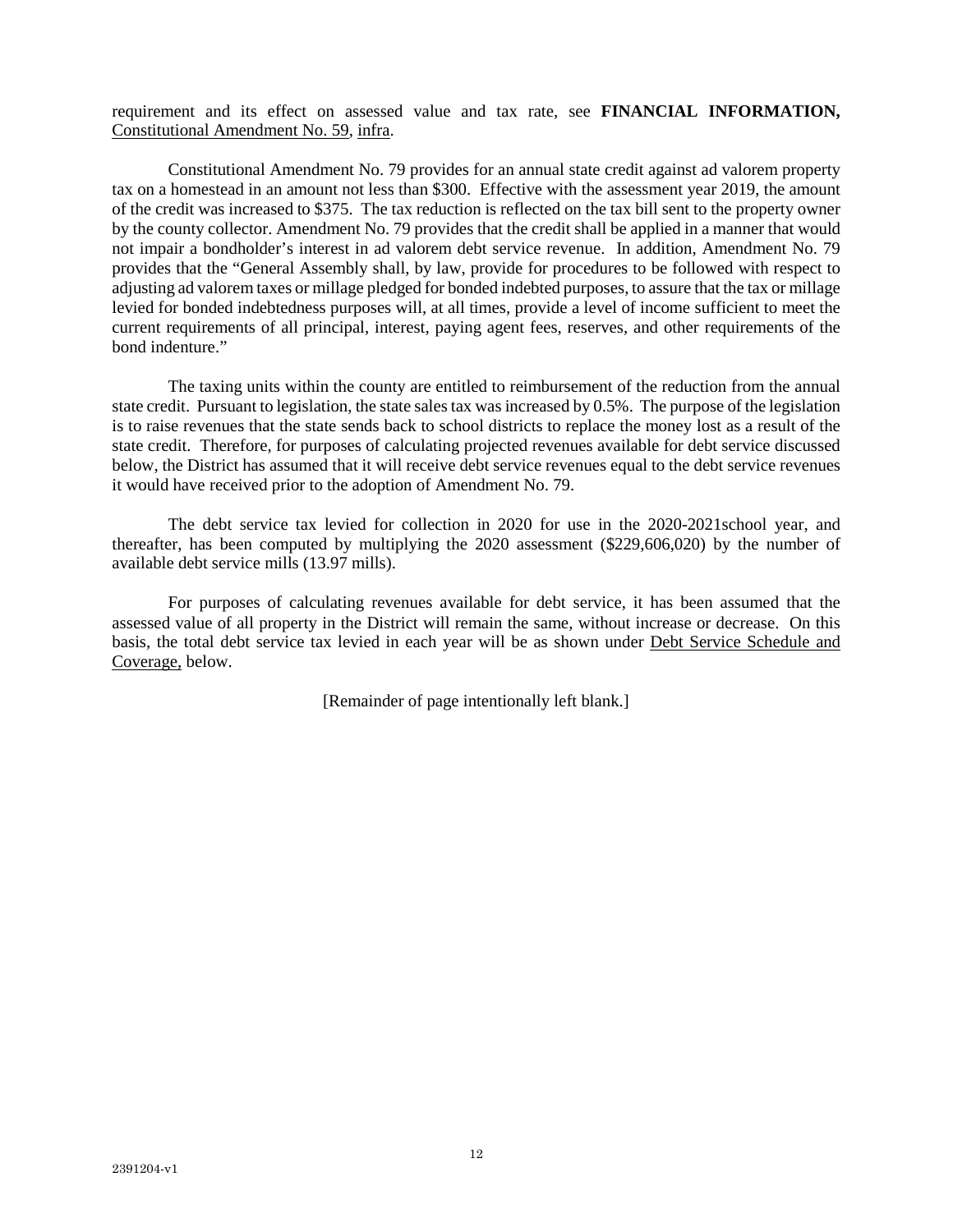Debt Service Schedule and Coverage. For purposes of the following table, it is assumed that the assumptions made in Computation of Dollar Amount of Debt Service Tax Levied are accurate and that the annual rate of tax collections in each year will be 100% (see **FINANCIAL INFORMATION**, Collection of Taxes, for the actual historical rate of collection). On this basis, the annual debt service requirements for and these Bonds, the revenues available for debt service and coverage are as follows:

| <b>Fiscal</b> | <b>Principal and</b> | <b>Total Estimated</b>   |                 |
|---------------|----------------------|--------------------------|-----------------|
| Year          | <b>Interest of</b>   | <b>Revenue Available</b> |                 |
| <b>Ending</b> | These Bonds*         | for Debt Service         | <b>Coverage</b> |
| 2022          | \$1,435,544          | 3,207,596                | 2.23            |
| 2023          | 1,444,081            | 3,207,596                | 2.22            |
| 2024          | 1,444,831            | 3,207,596                | 2.22            |
| 2025          | 1,443,581            | 3,207,596                | 2.22            |
| 2026          | 1,440,331            | 3,207,596                | 2.23            |
| 2027          | 1,439,956            | 3,207,596                | 2.23            |
| 2028          | 1,456,906            | 3,207,596                | 2.20            |
| 2029          | 1,457,106            | 3,207,596                | 2.20            |
| 2030          | 1,456,906            | 3,207,596                | 2.20            |
| 2031          | 1,456,306            | 3,207,596                | 2.20            |
| 2032          | 1,455,306            | 3,207,596                | 2.20            |
| 2033          | 1,453,906            | 3,207,596                | 2.21            |
| 2034          | 1,457,056            | 3,207,596                | 2.20            |
| 2035          | 1,454,756            | 3,207,596                | 2.20            |
| 2036          | 1,457,006            | 3,207,596                | 2.20            |
| 2037          | 1,453,806            | 3,207,596                | 2.21            |
| 2038          | 1,460,106            | 3,207,596                | 2.20            |
| 2039          | 1,455,906            | 3,207,596                | 2.20            |
| 2040          | 1,456,256            | 3,207,596                | 2.20            |
| 2041          | 1,456,106            | 3,207,596                | 2.20            |
| 2042          | 1,460,406            | 3,207,596                | 2.20            |
| 2043          | 1,464,106            | 3,207,596                | 2.19            |
| 2044          | 1,461,409            | 3,207,596                | 2.19            |
| 2045          | 1,462,297            | 3,207,596                | 2.19            |
| 2046          | 1,462,547            | 3,207,596                | 2.19            |
| 2047          | 1,461,256            | 3.207.596                | 2.20            |

\*true interest cost of 2.0508662% per annum.

Pledge of State Aid. Ark. Code Ann. § 6-20-1204 provides that if the Trustee does not receive the bond payment from the District at least five (5) calendar days before the principal or interest is due under the Resolution, the Division immediately shall cure any deficiency in payment by making payment in the full amount of the deficiency to the Trustee. If the Division makes the bond payment, and the District fails to remit the full amount to the Division, the Division will withhold from the District the next distribution of state funding.

Uniform Rate of Tax. Amendment No. 74 establishes a statewide 25-mill property tax minimum for maintenance and operation of the public schools (the "Uniform Rate of Tax"). The Uniform Rate of Tax replaces that portion of local school district ad valorem taxes available for maintenance and operation of schools.

Defaults. No debt obligations of the District have been in default as to principal or interest payments or in any other material respect at any time in the last 25 years.

Infectious Disease Outbreak. The World Health Organization has declared a pandemic following the global outbreak of COVID-19, a respiratory disease caused by a new strain of coronavirus. On March 13,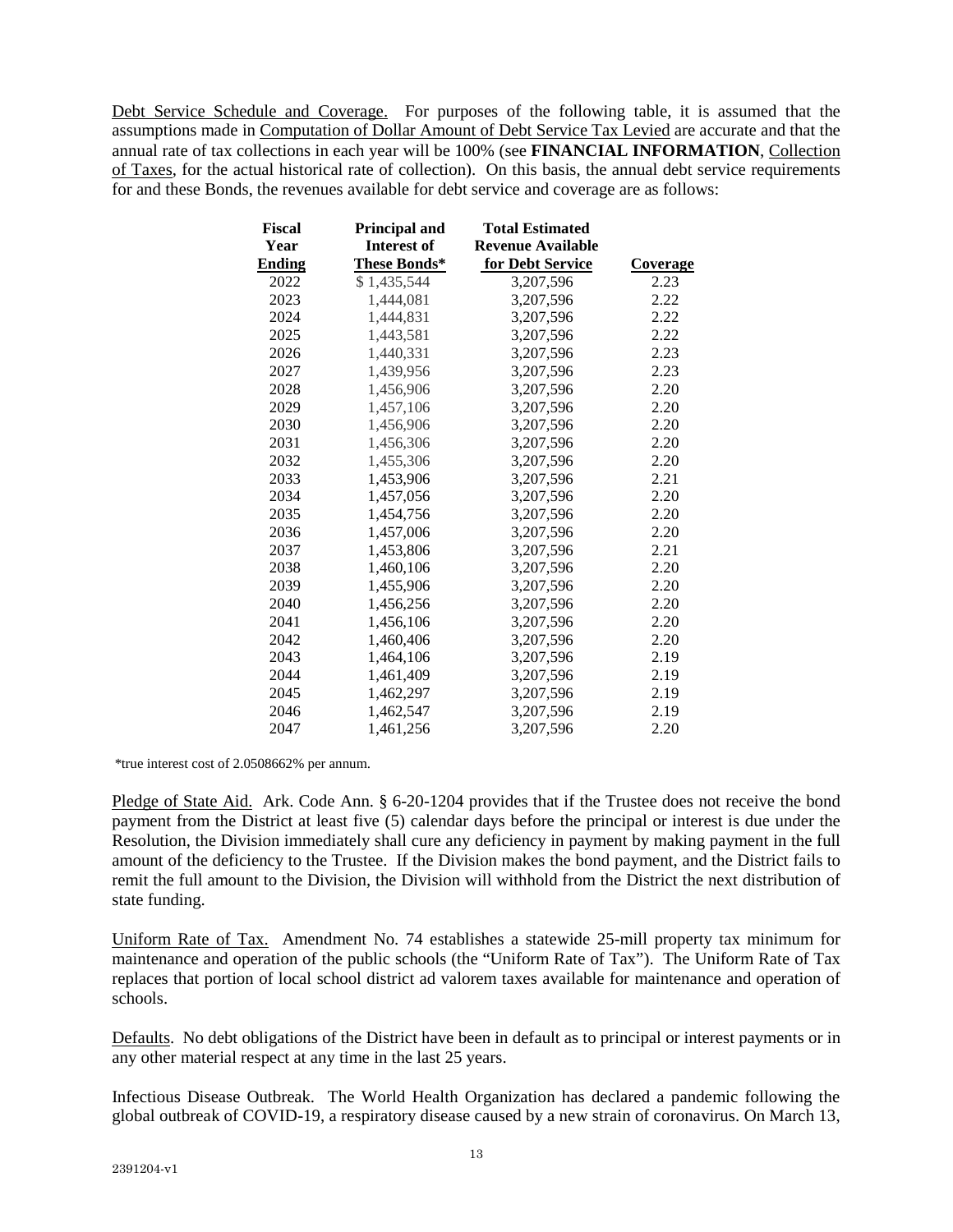2020, President Trump declared a national emergency to unlock federal funds and assistance to help states and local governments fight the pandemic. Governor Asa Hutchinson (the "Governor") of the State of Arkansas (the "State") declared a state of emergency due to the outbreak of COVID-19, which spread to the State and to many counties, and also instituted mandatory measures via various executive orders to contain the spread of the virus. These measures, which alter the behavior of businesses and people, have had a negative impact on regional, state, and local economies and have caused significant volatility in the financial markets in the United States. The United States Congress has passed relief and stimulus legislation. This legislation is intended to address the financial impact of the pandemic on the U.S. economy and financial markets. It is too early to predict if the legislation will have its intended affect. If market declines and/or volatility continue, the ability to sell or trade securities in the financial markets could be materially constrained.

In an attempt to slow the spread of COVID-19 in the State, the Governor has taken numerous and wide-spread actions designed to mandate and/or encourage "social distancing" to slow the spread of COVID-19. The Arkansas General Assembly created a COVID-19 Rainy Day Fund to help the State cope with the outbreak. Certain restrictions are now being modified through a phased approach. Developments with respect to COVID-19 and the State's responses to COVID-19 (including governmental mandates) may continue to occur at a rapid pace, including on a daily basis. Some mandated or encouraged business practices currently in existence or implemented in the future may cause the closure of businesses within the District, and such closures may have an adverse impact on collections of the ad valorem taxes levied by the District. The potential financial impact on the District cannot be predicted at this time, such as any potential reduction in the District's debt service revenues and the State's ability to cure any deficiency in debt service payment by the District; however, the continued spread of COVID-19 could have a material adverse effect on the District, its student enrollment, and collections of the debt service taxes pledged to the Bonds. The District has received moneys through the CARES Act through the Elementary and Secondary School Emergency Relief Funds to offset additional expenses resulting from COVID-19.

It is the goal of the State to have all students physically present for the school year. However, the State has instructed all Districts to be prepared to shift to other delivery methods should the need arise. Certain guidelines guide Districts if a student or students test positive for COVID-19. The guidelines will instruct the District on what response is required.

# **THE RESOLUTION**

Set forth below is a summary of certain provisions of the Resolution. This summary does not purport to be comprehensive and reference is made to the full text of the Resolution for a complete description of its provisions.

Bond Fund. The pledged revenues will be deposited into a Bond Fund which will be held by, or under the direction of, the District. Moneys in the Bond Fund will be used solely for the payment of principal of, interest on and Trustee's fees in connection with the Bonds, except as otherwise specifically provided in the Resolution. Any surplus of the pledged revenues over and above the amount necessary to insure the payment as due of principal of, interest on and Trustee's fees in connection with the Bonds will be released from the pledge and may be withdrawn from the Bond Fund and used for other school purposes. The Treasurer of the District will withdraw from the Bond Fund and deposit with the Trustee, on or before fifteen (15) calendar days each interest payment date and on or before fifteen (15) calendar days on or before prior to the due date of any trustee fees, moneys in an amount equal to the amount of such Bonds or interest, or Trustee's fees, for the sole purpose of paying the same, and the Trustee shall apply such moneys for such purpose.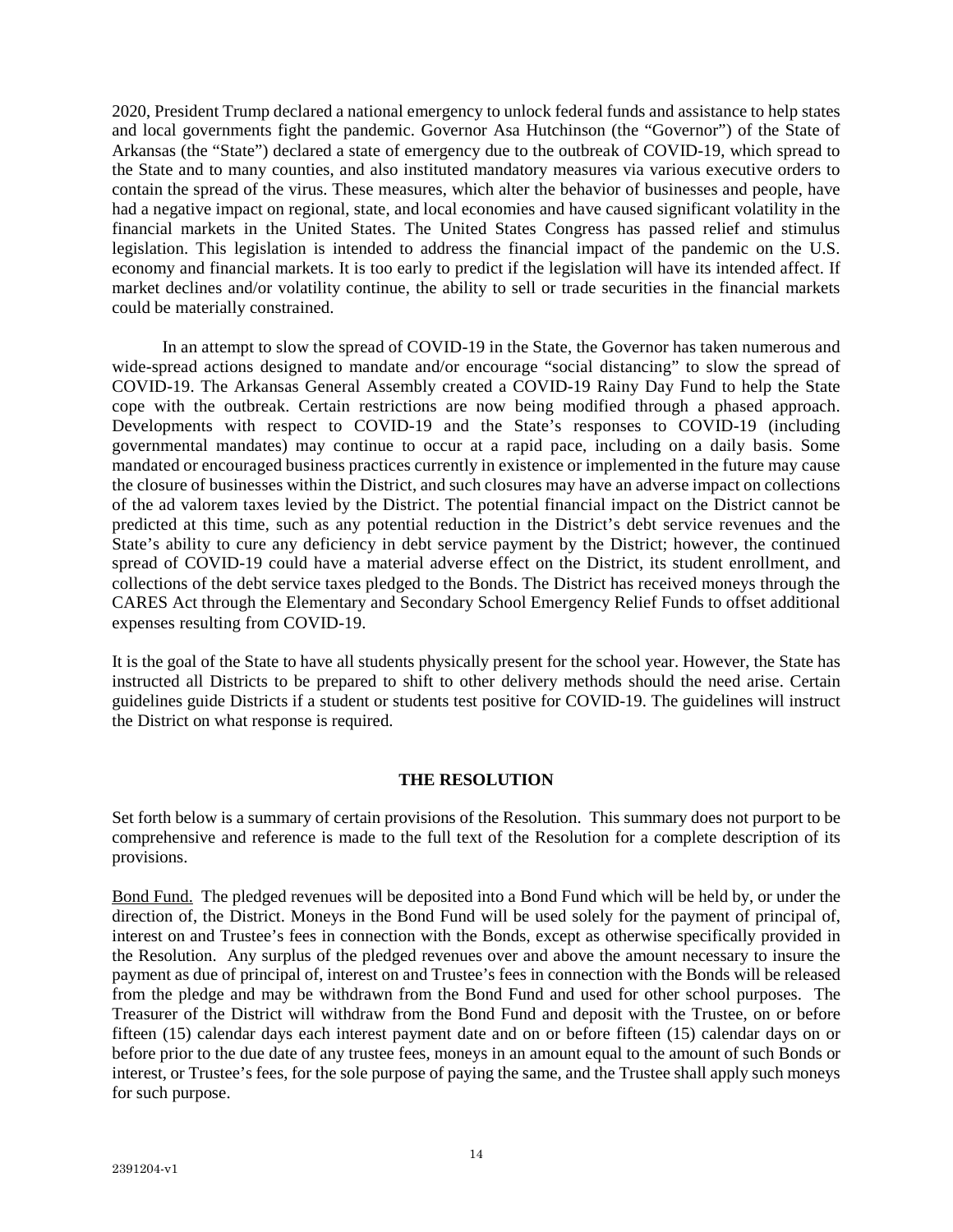Deposit of Sale Proceeds. The Bonds will be delivered to the Trustee upon payment by the purchaser of the Bonds in cash of the purchase price, plus accrued interest from the date of the Bonds to the date of delivery ("total sale proceeds"). The amount sufficient to accomplish the refunding of the Bonds Being Refunded shall be applied for such purpose. The amount sufficient to pay the costs and expenses of issuing the Bonds shall be applied for such purpose. The balance of the total sale proceeds will be deposited to the Redemption Funds (defined in the Resolution) in integral multiples of \$5,000. Any balance remaining after making the deposit to the Redemption Fund shall be deposited into the Bond Fund.

Investments. (a) The District may, from time to time, invest moneys held for the credit of the Bond Fund in direct obligations of the United States of America or obligations the principal of and interest on which are fully guaranteed by the United States of America ("Government Obligations") or in bank certificates of deposit the principal of and interest on which are fully insured by the Federal Deposit Insurance Corporation. The Trustee shall, to the extent practicable, invest moneys held for the credit of the Redemption Fund in Government Obligations.

(b) Investments shall remain a part of the Fund from which the investment was made. All earnings and profits from investments shall be credited to and all losses charged against, the Fund from which the investment was made.

Trustee. The Trustee was designated by the Underwriter.

The Trustee shall only be responsible for the exercise of good faith and reasonable prudence in the execution of its trust. The Trustee is not required to take any action for the protection of Bondholders unless it has been requested to do so in writing by the holders of not less than 10% in principal amount of the Bonds then outstanding and offered reasonable security and indemnity against the cost, expenses, and liabilities to be incurred therein or thereby.

The Trustee may resign by giving notice in writing to the Secretary of the Board of Directors. Such resignation shall be effective upon the appointment of a successor Trustee by the District and acceptance of appointment by the successor. If the District fails to appoint a successor Trustee within thirty (30) days of receiving notice of resignation, the Trustee may apply to a court of competent jurisdiction for appointment of a successor. The holders of a majority in principal amount of outstanding Bonds may at any time, with or without cause, remove the Trustee and appoint a successor Trustee.

Modification of Terms of Bonds. The terms of the Bonds and the Resolution will constitute a contract between the District and the registered owners of the Bonds. The owners of not less than 75% in aggregate principal amount of the Bonds then outstanding have the right, from time to time, to consent to the adoption by the District of resolutions modifying any of the terms or provisions contained in the Bonds or the Resolution; provided, however, there shall not be permitted (a) any extension of the maturity of the principal of or interest on any bond, or (b) a reduction in the principal amount of any bond or the rate of interest thereon, or (c) the creation of any additional pledge on the revenues pledged to the Bonds other than as authorized in the Resolution, or (d) a privilege or priority of any bond or bonds over any other bond or bonds, or (e) a reduction in the aggregate principal amount of the Bonds required for such consent.

Defeasance. When all of the Bonds shall have been paid or deemed paid, the pledge in favor of the Bonds (see **BONDS BEING OFFERED**, Security and Source of Payment, supra) shall be discharged and satisfied. A Bond shall be deemed paid when there shall have been deposited in trust with the Trustee or with another bank or trust company (which other bank or trust company must be a member of the Federal Reserve System), as escrow agent under an escrow deposit agreement requiring the escrow agent to apply the proceeds of the deposit to pay the principal of and interest on the Bond as due at maturity or upon redemption prior to maturity, moneys or Government Securities sufficient to pay when due the principal of and interest on the bond. If the principal of the Bond is to become due by redemption prior to maturity,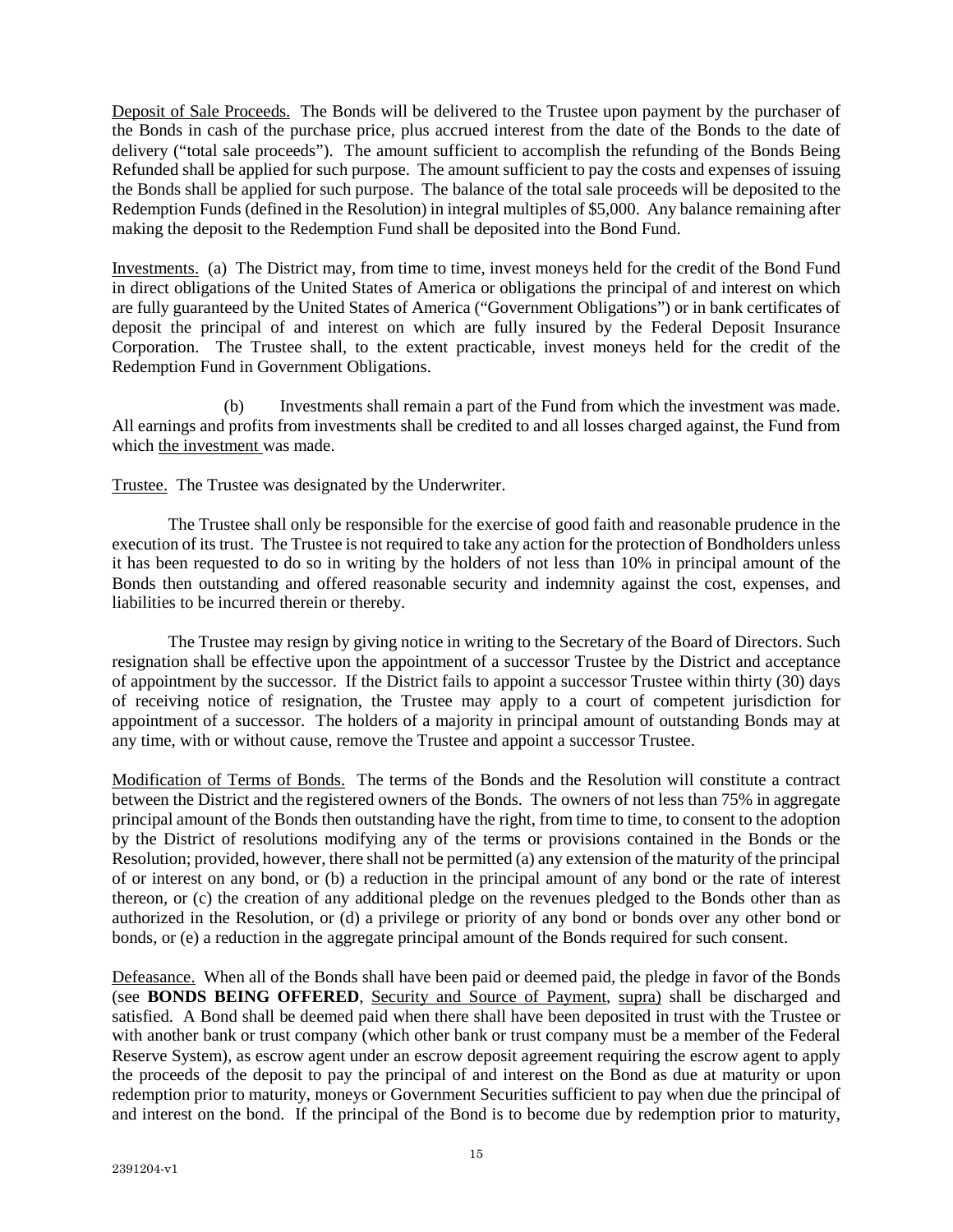notice of such redemption must have been duly given or provided for. "Government Securities" shall mean direct or fully guaranteed obligations of the United States of America, noncallable, maturing on or prior to the maturity or redemption date of the bond. In determining the sufficiency of a deposit there shall be considered the principal amount of such Government Securities and interest to be earned thereon until their maturity.

Defaults and Remedies. If there is any default in the payment of the principal of or interest on any Bond, or if the District defaults in the performance of any other covenant in the Resolution, the Trustee may, and upon the written request of the owners of not less than 10% in principal amount of the Bonds then outstanding shall, by proper suit compel the performance of the duties of the officials of the District under the Constitution and laws of the State of Arkansas and under the Resolution and protect and enforce the rights of the owners by instituting appropriate proceedings at law or in equity or by other action deemed necessary or desirable by the Trustee. If any default in the payment of principal or interest continues for thirty (30) days the Trustee may, and upon the request of the owners of not less than 10% in principal amount of the then outstanding Bonds shall, declare all outstanding Bonds immediately due and payable together with accrued interest thereon.

No owner of any bond shall have any right to institute any suit, action, mandamus, or other proceeding in equity or at law for the protection or enforcement of any right under the Bonds or the Resolution or under the Constitution and laws of the State of Arkansas, unless such owner previously shall have given written notice to the Trustee of the default, and unless the owners of not less than 10% in principal amount of the then outstanding Bonds shall have made written request of the Trustee to take action, shall have afforded the Trustee a reasonable opportunity to take such action, and shall have offered to the Trustee reasonable security and indemnity against the cost, expenses, and liabilities to be incurred and the Trustee shall have refused or neglected to comply with such request within a reasonable time. No one or more owners of the Bonds shall have any right in any manner by his or their action to affect, disturb, or prejudice the security of the Resolution, or to enforce any right thereunder except in the manner provided in the Resolution. All proceedings at law or in equity shall be instituted, had, and maintained in the manner provided in the Resolution and for the benefit of all owners of outstanding Bonds. Any individual rights of action are restricted by the Resolution to the rights and remedies therein provided. Nothing shall, however, affect or impair the right of any owner to enforce the payment of the principal of and interest on any bond at and after the maturity thereof.

Action may be taken by the Trustee without possession of any bond, and any such action shall be brought in the name of the Trustee and for the benefits of all the owners of bonds.

No delay or omission of the Trustee or any owner of a bond to exercise any right or power accrued upon any default shall impair any such right or power or be construed to be a waiver of any such default or acquiescence therein, and every power and remedy given to the Trustee and to the owners of the Bonds may be exercised from time to time and as often as may be deemed expedient.

The Trustee may, and upon the written request of the owners of not less than 10% in principal amount of the Bonds then outstanding shall, waive any default which shall have been remedied before the entry of final judgment or decree in any suit, action, or proceeding or before the completion of the enforcement of any other remedy. No such waiver shall extend to or affect any other existing or subsequent default or defaults or impair any rights or remedies consequent thereon.

There is no requirement that the District furnish periodic evidence as to the absence of default or as to the compliance with the terms of the Bonds, the Resolution, or law.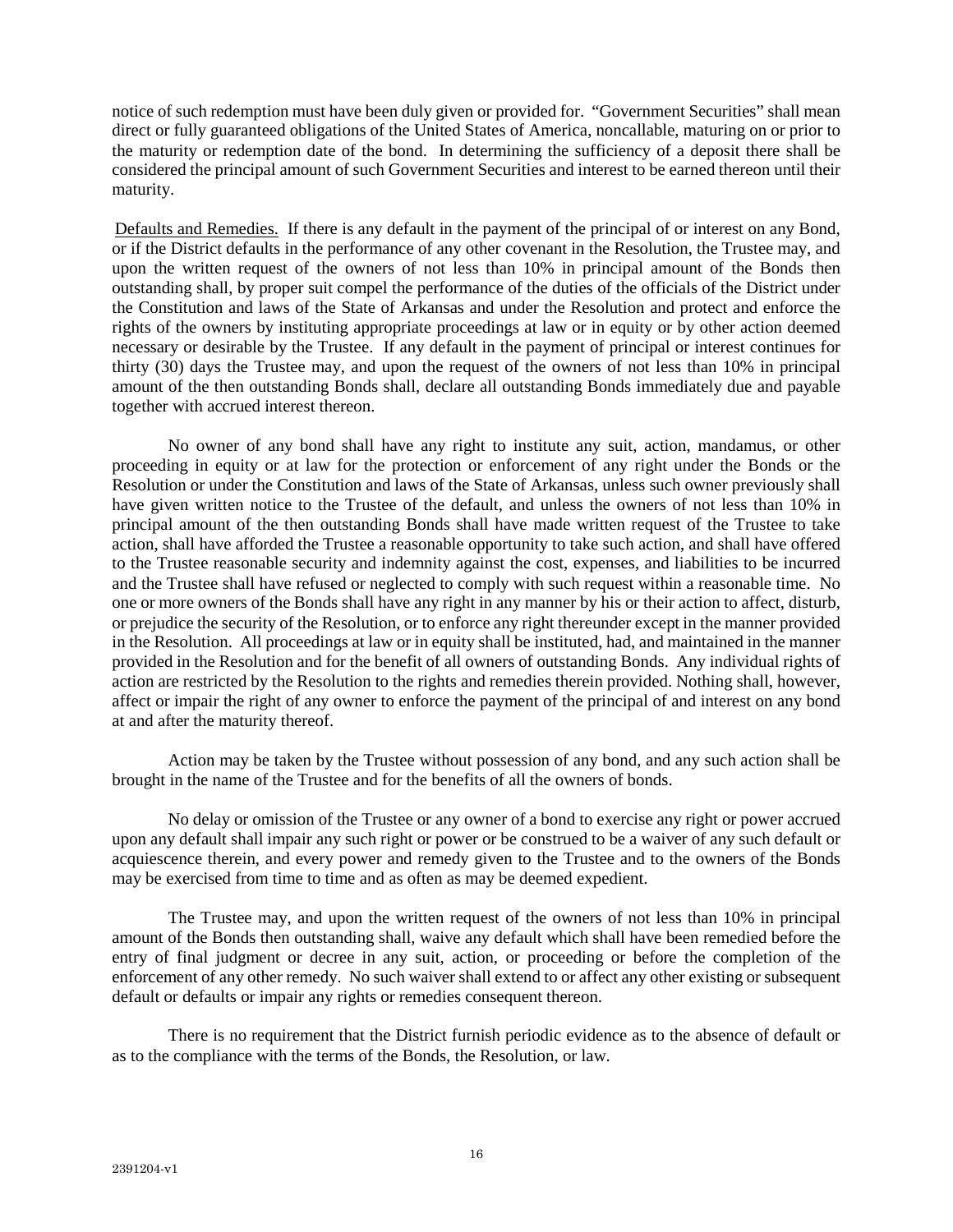# **FINANCIAL INFORMATION**

Sources and Uses of Funds. The following combined summary of Revenues, Expenditures, and Fund Balances are taken from the District's 2020, 2019, and 2018 Audits. For complete information concerning the District, please review the actual Audits at http://www.arklegaudit.gov/ and https:/emma.msrb.org/.

| <b>Source of Revenues</b>                    | 2020           | 2019         | 2018         |
|----------------------------------------------|----------------|--------------|--------------|
| <b>Revenues</b>                              |                |              |              |
| Property taxes                               | \$9,283,005    | \$9,620,123  | \$9,699,475  |
| <b>State Assistance</b>                      | 6,640,347      | 6,527,730    | 6,671,390    |
| Federal Assistance                           | 76,269         | 38,613       | 45,909       |
| <b>Activity Revenues</b>                     | 123,076        | 100,792      | 123,636      |
| <b>Investment Income</b>                     | 200,768        | 170,429      | 34,518       |
| Other revenues                               | 71,668         | 189,440      | 158,134      |
| <b>Total Revenues</b>                        | \$16,395,133   | \$16,647,127 | \$16,733,062 |
|                                              |                |              |              |
| <b>Expenditures</b>                          |                |              |              |
| <b>Regular Programs</b>                      | \$6,364,483    | \$6,636,596  | \$6,321,590  |
| <b>Special Education</b>                     | 532,091        | 550,596      | 492,710      |
| <b>Career Education</b>                      | 653,968        | 616,305      | 559,466      |
| <b>Compensatory Education</b>                | 86,093         | 70,244       | 127,428      |
| Other Instructional Programs                 | 279,133        | 262,530      | 293,748      |
| <b>Support Services</b>                      | 5,548,745      | 5,466,012    | 5,613,358    |
| Non-programmed costs                         | $\Omega$       | 2,449        | $\Omega$     |
| Activity expenditures                        | 143,315        | 115,151      | 223,876      |
| Principal retirement                         | $\overline{0}$ | $\mathbf{0}$ | $\mathbf{0}$ |
| Interest and fiscal changes                  | $\theta$       | $\Omega$     | $\Omega$     |
| <b>Total Expenditures</b>                    | \$13,607,828   | \$13,719,883 | \$13,632,176 |
|                                              |                |              |              |
| Excess of Revenues Over (Under) Expenditures | 2,787,305      | 2,927,244    | 3,100,886    |
|                                              |                |              |              |
| Other Financing Sources (Uses)               | (2,708,208)    | (3,038,019)  | (3,264,519)  |
|                                              |                |              |              |
| Excess of Revenues and Other Sources Over    |                |              |              |
| (Under) Expenditures and Other Uses          | 79,097         | (110,775)    | (163, 633)   |
|                                              |                |              |              |
| Fund Balance, Beginning of Year              | \$2,934,716    | \$3,045,491  | \$3,209,124  |
|                                              |                |              |              |
| Fund Balance, End of Year                    | \$3,013,813    | \$2,934,716  | \$3,045,491  |

# **Year Ending June 30**

[Remainder of page intentionally left blank.]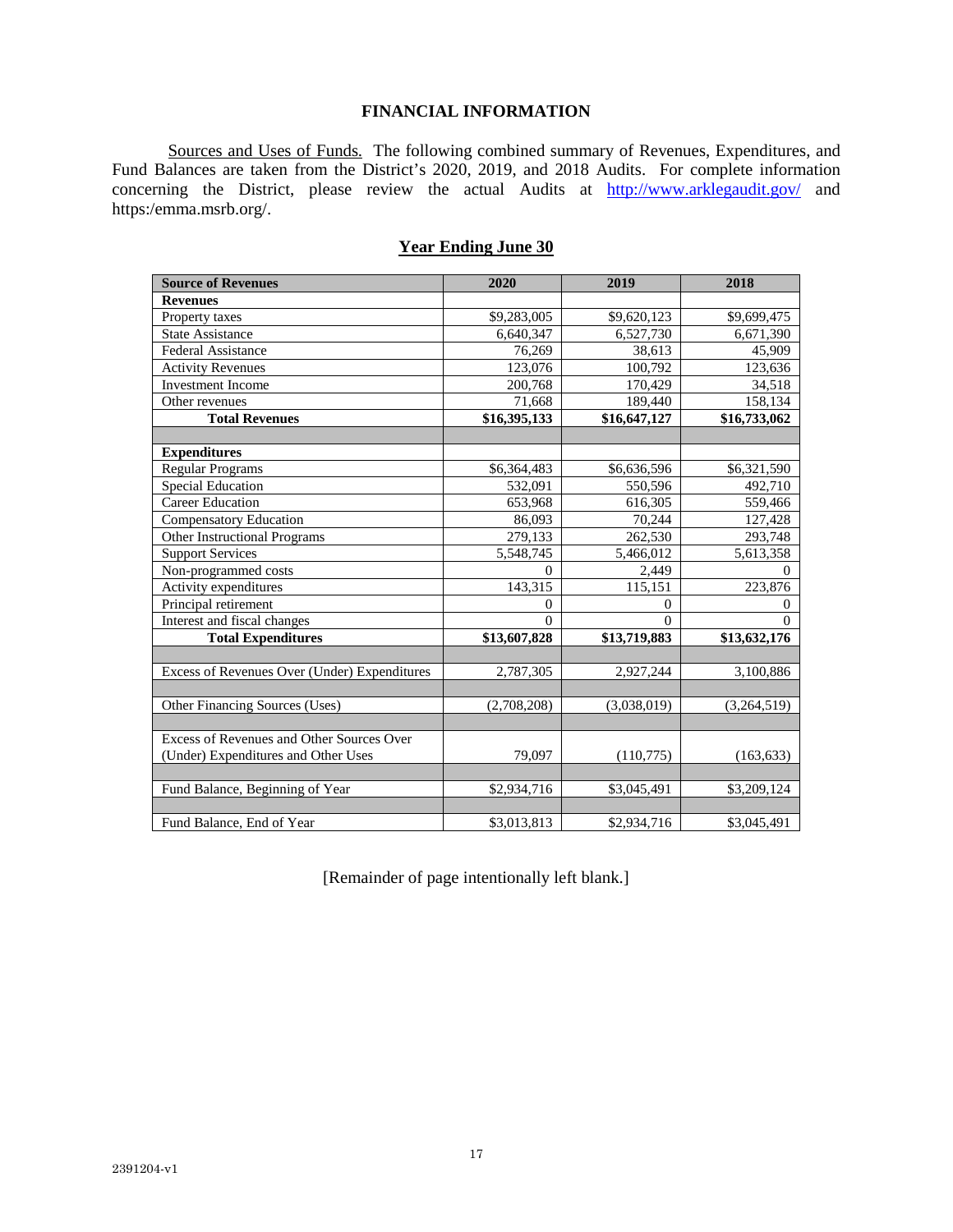Collection of Taxes. Tax collections of the ad valorem tax levied by the District are shown in the following table. School taxes voted at the school election are collected in the next calendar year and normally received by and used by the District during the school fiscal year beginning in such calendar year.

| <b>School</b><br>Year | <b>School</b><br><b>Tax Levied</b> | <b>School</b><br><b>Tax Collected</b> | <b>Rate of Collections</b><br>(net of collection fees) |
|-----------------------|------------------------------------|---------------------------------------|--------------------------------------------------------|
| 2020-2021             | \$10,632,673                       | \$10,008,650                          | 94.13%                                                 |
| 2019-2020             | 10,142,776                         | 9,283,005                             | 91.52%                                                 |
| 2018-2019             | 10,304,516                         | 9,620,123                             | 93.36%                                                 |
| 2017-2018             | 9,271,264                          | 9,669,475                             | 104.30%                                                |
| 2016-2017             | 8,927,506                          | 8,606,721                             | 96.41%                                                 |

5-year average rate of collections – 96.20%

Overlapping Ad Valorem Taxes. The ad valorem taxing entities in the State of Arkansas are municipalities, counties, school districts, and community college districts. All taxable property located within the boundaries of a taxing entity is subject to taxation by that entity. Thus property within the District is also subject to county ad valorem taxes. Property located within a municipality and/or within a community college district is also subject to taxation by that entity or entities. The ad valorem tax entities whose boundaries overlap the District and their real estate ad valorem tax rates are:

|                                   | <b>Total Tax Rate</b> |
|-----------------------------------|-----------------------|
| <b>Name of Overlapping Entity</b> | (in mills)            |
| <b>Ashley County</b>              | 73                    |
| City of Crossett                  | 77                    |

Assessment of Property and Collection of Property Taxes. (a) Under Amendment No. 59 to the Arkansas Constitution, all property is subject to taxation except for the following exempt categories: (i) public property used exclusively for public purposes; (ii) churches used as such; (iii) cemeteries used exclusively as such; (iv) school buildings and apparatus; (v) libraries and grounds used exclusively for school purposes; (vi) buildings, grounds, and materials used exclusively for public charity; and (vii) intangible personal property to the extent the General Assembly has exempted it from taxation, provided that it be taxed at a lower rate, or provided for its taxation on a basis other than ad valorem. Amendment No. 59 also authorizes the General Assembly to exempt from taxation the first \$20,000 of value of a homestead of a taxpayer 65 years of age or older.

Amendment No. 59 provides that, except as otherwise provided therein in connection with the transition period following a county-wide reassessment (see Constitutional Amendment Nos. 59 and 79, infra), (1) residential property used solely as the principal place of residence of the owner shall be assessed in accordance with its value as a residence, (2) land (but not improvements thereon) used primarily for agricultural, pasture, timber, residential, and commercial purposes shall be assessed upon the basis of its value for such use, and (3) all other real and tangible personal property subject to taxation shall be assessed according to its value (the Arkansas Supreme Court has held that the unqualified word "value," as used in a prior, substantially identical, constitutional provision, means "current market value").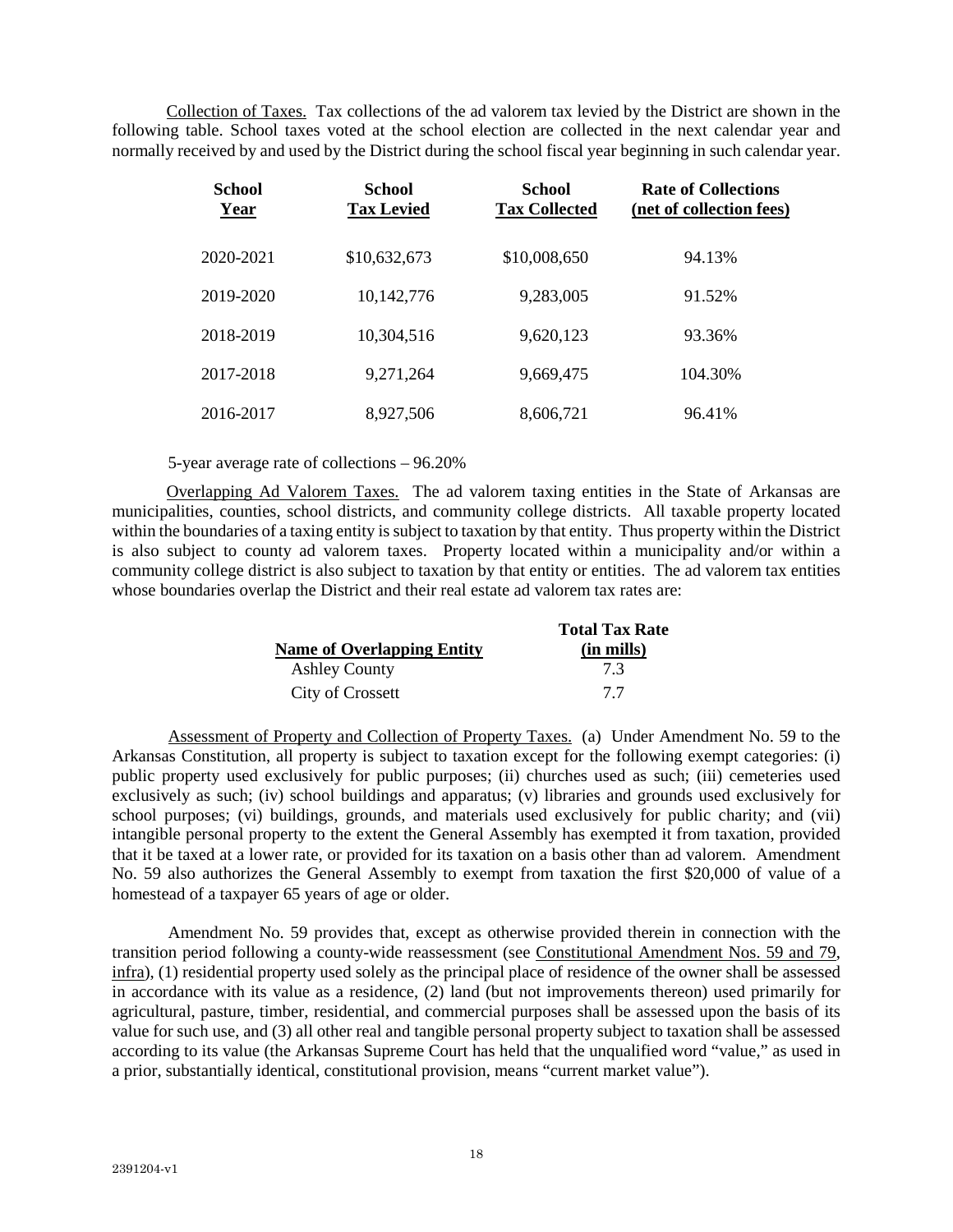(b) Property owned by public utilities and common carriers and "used and/or held for use in the operation of the company ..." is assessed for tax purposes by the Tax Division of the Arkansas Public Service Commission. A.C.A. § 26-26-1605 provides that the Tax Division "shall assess the property at its true and full market or actual value" and that all utility property of a company, whether located within or without the State of Arkansas, is to be valued as a unit. Annually, the company files a report with the Tax Division. The Tax Division reviews these reports, along with other reports (such as reports to shareholders, the Federal Communications Commission, the Federal Energy Regulatory Commission, and the Interstate Commerce Commission), to determine the value of the property. Valuation is currently made on the basis of a formula, as set forth in A.C.A. § 26-26-1607, with consideration given to (i) original cost less depreciation, replacement cost less depreciation, or reconstruction cost less depreciation; (ii) market value of capital stock and funded debt; and (iii) capitalization of income. As provided in A.C.A. § 26-26-1611, once the value of a company's property as a unit is determined, the Tax Division removes the value allocable to out-of-state property and assigns the remainder among Arkansas taxing units on the basis of value within each jurisdiction. The Tax Division certifies the assessment to the county assessor who enters the assessment as certified on the county assessment roll. County officials have no authority to change such assessment. See **LEGAL MATTERS**, Legal Proceedings.

All other property is assessed by the elected assessor of each Arkansas county (or other official or officials designated by law). This includes both real and tangible personal property. Amendment No. 79 to the Arkansas Constitution requires each county to appraise all market value real estate normally assessed by the county assessor at its full and fair value at a minimum of once every five (5) years.

(c) Amendment No. 79 requires the county assessor (or other official or officials designated by law), after each county-wide reappraisal, to compare the assessed value of each parcel of real property reappraised or reassessed to the prior year's assessed value. If the assessed value of the parcel increased, then the assessed value of that parcel must be adjusted as provided below.

Subject to subsection (e) below, if the parcel is not the homestead and principal place of residence ("homestead") of a taxpayer, then any increase in the assessed value in the first year after reappraisal cannot be greater than 10% (or 5% if the parcel is the taxpayer's homestead) of the assessed value for the previous year. For each year thereafter, the assessed value shall increase by an additional 10% (or 5% if the parcel is the taxpayer's homestead) of the assessed value for the year preceding the first assessment resulting from reappraisal; however, the increase cannot exceed the assessed value determined by the reappraisal prior to adjustment under Amendment No. 79.

For property owned by public utilities and common carriers, any annual increase in the assessed value cannot exceed more than 10% of the assessed value for the previous year. The provisions of this subsection (c) do not apply to newly discovered real property, new construction, or substantial improvements to real property.

(d) If a homestead is purchased or constructed on or after January 1, 2001, by a disabled person or by a person over age 65, then that parcel will be assessed based on the lower of the assessed value as of the date of purchase (or construction) or a later assessed value. If a person is disabled or is at least 65 years of age and owns a homestead on January 1, 2001, then the homestead will be assessed based on the lower of the assessed value on January 1, 2001, or a later assessed value. When a person becomes disabled or reaches age 65 on or after January 1, 2001, that person's homestead should thereafter be assessed based on the lower of the assessed value on the person's 65<sup>th</sup> birthday, on the date the person becomes disabled or a later assessed value. This subsection (d) does not apply to substantial improvements to real property. For real property subject to subsection (e) below, the applicable date in this subsection (d), in lieu of January 1, 2001, is January 1 of the year following the completion of the adjustments to assessed value required in subsection (e).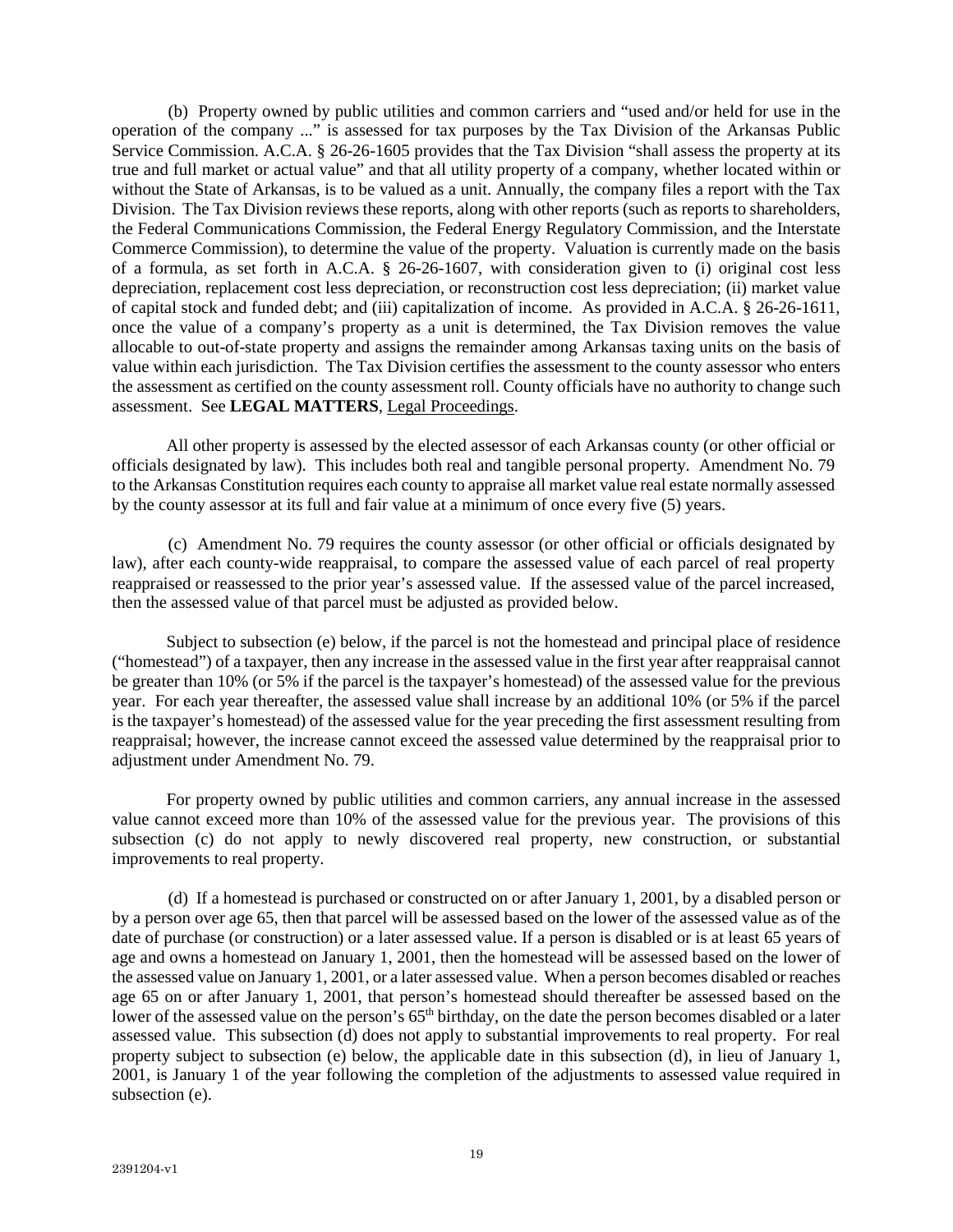(e) If, however, there has been no county-wide reappraisal and resulting assessed value of property between January 1, 1986, and December 1, 2000, then real property in that county is adjusted differently. In that case, the assessor (or other official or officials designated by law) compares the assessed value of each parcel to the assessed value of the parcel for the previous year. If the assessed value of the parcel increases, then the assessed value of the parcel for the year in which the parcel is reappraised or reassessed is adjusted by adding one-third (1/3) of the increase to the assessed value for the year prior to appraisal or reassessment. An additional one-third (1/3) of the increase is added in each of the next two (2) years.

The adjustment contemplated by subsection (e) does not apply to the property of public utilities or common carriers. No adjustment will be made for newly discovered real property, new construction or substantial improvements to real property.

(f) Property is currently assessed in an amount equal to 20% of its value. The percentage can be increased or decreased by the General Assembly.

The total of the millage levied by each taxing entity (municipalities, counties, school districts, and community college districts) in which the property is located is applied against the assessed value to determine the tax owed. The assessed value of taxable property is revised each year and the total millage levied in that calendar year is applied against the assessed value for the calendar year. Assessed value for each year is determined as of January 1 of that year. Tangible personal property, including automobiles, initially acquired after January 1 and before June 1 is required to be assessed in the year of acquisition. Otherwise, only property owned by a taxpayer on January 1 is assessed for that calendar year.

The total taxes levied by all taxing authorities are collected together by the county collector of the county in which the property is located in the calendar year immediately following the year in which levied. Taxes are due and payable between the first business day in March and October 15, inclusive. Taxes not paid by October 15 are delinquent and subject to a 10% penalty. Real estate as to which taxes are delinquent for two successive years is certified to the State Land Commissioner, who offers the property for sale. The proceeds of such sale are distributed among the taxing authorities. Delinquent real property may be redeemed by the taxpayer within two years of the delinquency. Delinquent personal property taxes may be collected by distraint and public sale of the taxpayer's property.

Constitutional Amendment Affecting Personal Property Taxes. At the 1992 general election, a Constitutional amendment was approved which exempts from all personal property taxes items of household furniture and furnishings, clothing, appliances and other personal property used within the home. The effective date of the amendment was January 1, 1993.

Constitutional Amendment Nos. 59 and 79. Prior to the adoption of Amendment No. 59 to the Arkansas Constitution, the Constitution mandated that:

"All property subject to taxation shall be taxed according to its value, that value to be ascertained in such manner as the General Assembly shall direct, making the same equal and uniform throughout the State. No one species of property from which a tax may be collected shall be taxed higher than other species of property of equal value ..."

In the case of Arkansas Public Service Commission v. Pulaski County Board of Equalization, 266 Ark. 64, 582 S.W.2d 942 (June 25, 1979), the Supreme Court of Arkansas held that the then current assessment process, as prescribed by certain legislation and administrative regulations, was in violation of the Constitutional mandate in that (1) it provided for the assessment of certain property on the basis of "use value" as opposed to market value, (2) it did not provide for equal and uniform assessments throughout the State and (3) it provided for assessments based on past, as opposed to current, market values. The Court ordered a statewide reassessment to bring the assessments into conformity with the constitutional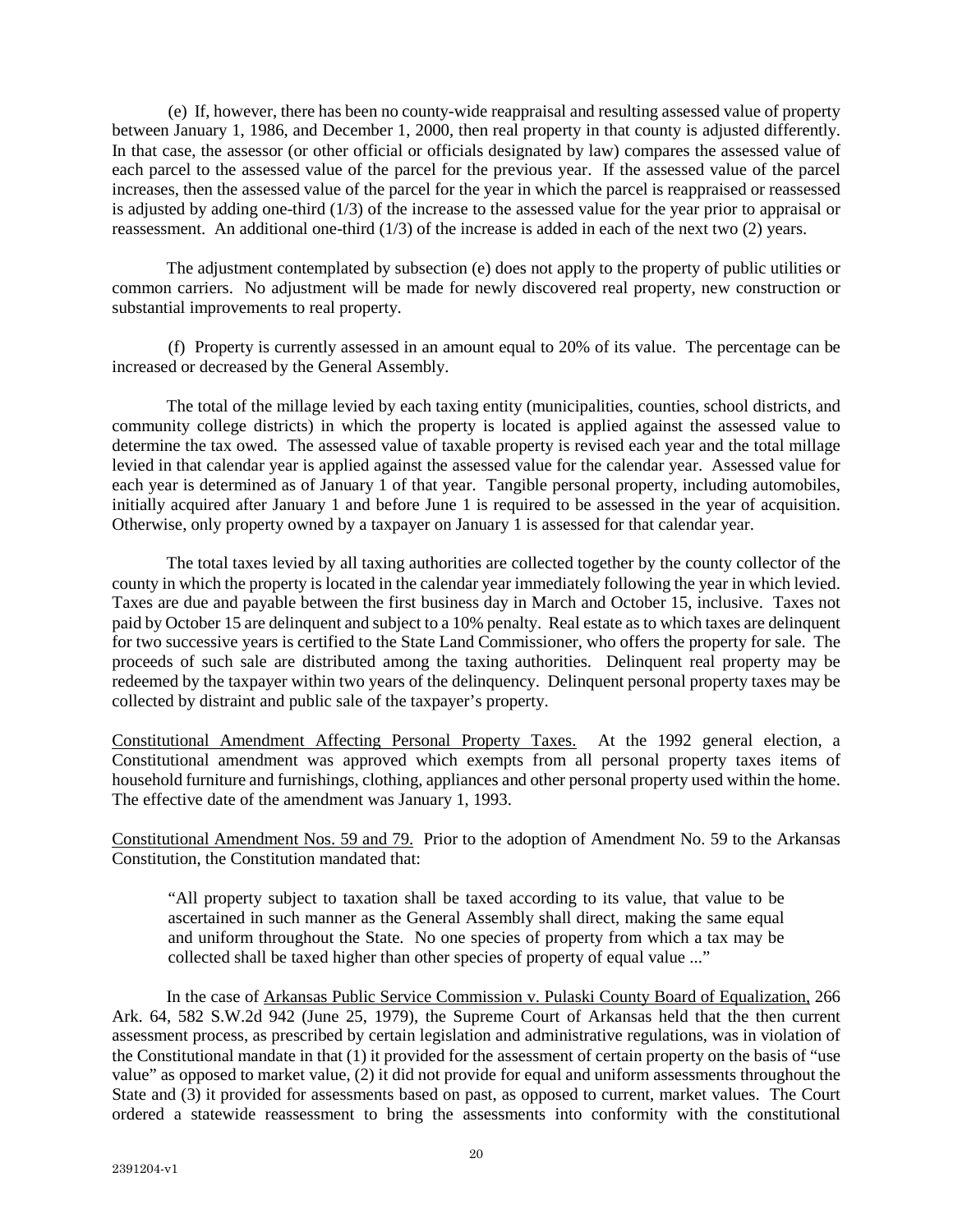requirements. It was provided that the reassessment would be completed over a five-year period, with 15 of the 75 counties in the State to be reassessed each year. The reassessment was accomplished in calendar years 1981 through 1985.

Legislative studies indicated that the effect of the Court-ordered reassessment would be to substantially increase real estate assessments in most or all counties of the State, with the result being, if tax rates remained the same, to substantially increase real estate taxes. The Arkansas General Assembly submitted to the electors of the State a proposed Constitutional amendment designed to prevent the substantial tax increase that would otherwise result from the reassessment. The proposed Amendment was approved at the 1980 General Election and is now Amendment No. 59 to the Arkansas Constitution.

At the 2000 general election, Constitutional Amendment No. 79 was adopted by a majority of the voters and went into effect on January 1, 2001. Among other things, Amendment No. 79 allows for an annual state credit against ad valorem property tax on a homestead in the amount of not less than \$300. The credit must not be applied in a manner that would impair a bondholder's interest in ad valorem debt service revenues.

Amendment No. 59 provides that whenever a county-wide reassessment results in an increase of assessed value of 10% or more, the tax rate of each taxing unit on property located in that county is to be adjusted as provided in the Amendment. The year in which the reassessment is completed is designated the "Base Year." The assessed valuation for the Base Year is based on the reassessment. Amendment No. 79 requires that rollback adjustments under Amendment No. 59 be determined after the adjustments are made to assessed value under Amendment No. 79 (see **FINANCIAL INFORMATION**, Assessment of Property and Collection of Property Taxes).

The tax rate applicable to other real property is computed by (1) deducting from the Base Year assessed value of the real estate the assessed value of newly-discovered real estate and new construction and improvements to real property to arrive at the reassessed value of previously assessed real property, (2) determining the tax rate necessary to produce from the previously assessed real property (on the basis of the Base Year assessment) the same amount of revenues produced from such property in the Base Year (on the basis of the last previous assessed value and the tax rate applicable to collections in the Base Year), and (3) either (a) fixing the tax rate determined in (2) as the tax rate for the real property, including newlydiscovered real property and new construction and improvements to real estate, or (b) if the tax rate so fixed would produce less than 110% of the revenues from real estate produced in the Base Year, increasing the tax rate in an amount sufficient to produce such 110% of revenues.

The General Assembly, in Act No. 848 of 1981, implemented the procedures of Amendment No. 59. A.C.A. § 26-26-404, provides that the computation is to be made separately for each tax source or millage levy (in the case of the school districts this would require separate computations for operation and maintenance millage and debt service millage), with the new tax rate for each millage levy to be rounded up to the nearest 1/10 mill. In the case of debt service millage, the tax rate as so adjusted will continue as the continuing annual tax rate until retirement of the bonds to which pledged. The adjusted rate for operation and maintenance millage would be subject to change at each annual school election in accordance with law.

Amendment No. 79 provides that the tax rate for personal property and property of public utilities and regulated carriers should be the same as that for real property. Personal property rates currently not equal to real property rates should be reduced to the level of the real property rate unless a higher rate is "necessary to provide a level of income sufficient to meet the current requirements of all principal, interest, paying agent fees, reserves, and other requirements" of a bond issue.

Amendment No. 59 contains the following specific provision in regard to debt service millage: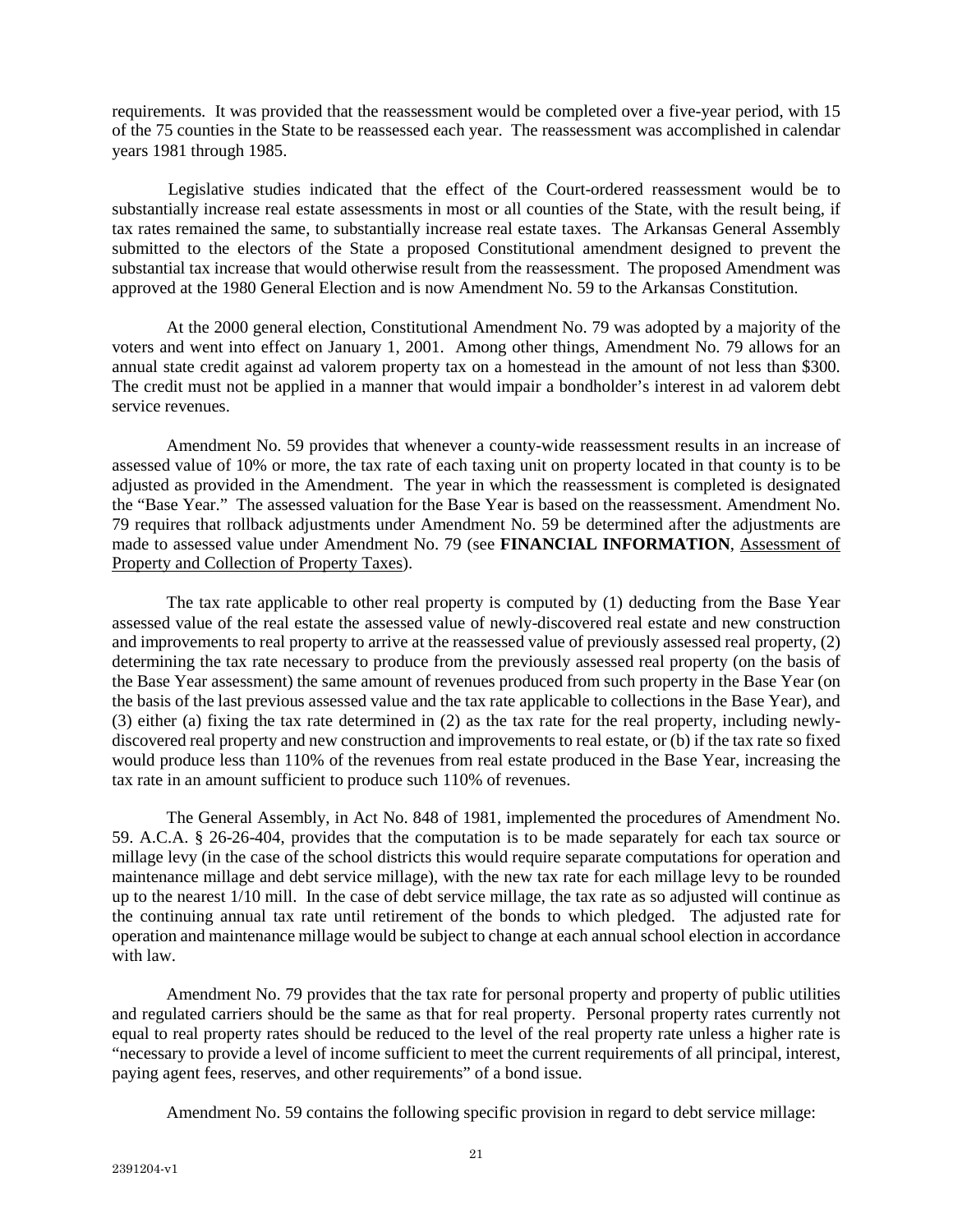"The General Assembly shall, by law, provide for procedures to be followed with respect to adjusting ad valorem taxes or millage pledged for bonded indebtedness purposes, to assure that the adjusted or rolled-back rate of tax or millage levied for bonded indebtedness purposes will, at all times, provide a level of income sufficient to meet the current requirements of all principal, interest, Paying Agent's fees, reserves, and other requirements of the bond indenture."

# A.C.A. § 26-26-402(b) provides:

"If it is determined that the adjustment or rollback of millages as provided for herein will render income from millages pledged to secure any bonded indebtedness insufficient to meet the current requirements of all principal, interest, paying agent fees, reserves and other requirements of a bond indenture any such pledged millage shall be rolled back or adjusted only to a level which will produce at least a level of income sufficient to meet the current requirements of all principal, interest, paying agent fees, reserves, and other requirements of the bond indenture."

If the assessed value of all classes of taxable property located in a school district remain at the same level, without increase or decrease, and the total school tax rates applicable to real and personal property remain constant, then the annual revenues derived from taxable real and personal property will be the same in each year. This would be true of annual revenues available for debt service on bonds, as well as other annual revenues of the district.

Major Taxpayers. For 2020 taxes levied for collection in 2021 (based on the 2020 assessed valuation), the top ten taxpayers within the boundaries of the District are:

| <b>Name</b>                             | <b>Assessed Value</b> | % of School District AV |
|-----------------------------------------|-----------------------|-------------------------|
| Georgia Pacific Crossett LLC            | \$76,106,184          | 33.15%                  |
| GP (2012 Lease Agreement/ Act 9)        | 2,566,078             | 1.12%                   |
| Weyerhauser NR Company                  | 1,217,000             | 0.53%                   |
| GP LLC (2018 ACT 9 Bond)                | 3,271,249             | 1.42%                   |
| <b>Wal-Mart Real Estate Business</b>    | 1,128,020             | 0.49%                   |
| <b>Hood Packaging Corporation</b>       | 636,830               | 0.28%                   |
| Georgia Pacific Consumer Operations LLC | 618,520               | 0.27%                   |
| D&A Rentals LLC                         | 533,530               | 0.23%                   |
| 114 Chester Ashley Drive LLC            | 587,810               | 0.26%                   |
| Webb Properties LLC                     | 442,252               | 0.19%                   |

# **LEGAL MATTERS**

Litigation Over State Funding for Schools. In an Order issued November 9, 1994, the Honorable Annabelle C. Imber held that the existing state funding system for public education violated the equal protection provision of the Arkansas Constitution and violated Article 14, §1 of the Arkansas Constitution by "failing to provide a general, suitable and efficient system of free public education." Lake View School Dist. No. 25 of Phillips County, Arkansas v. Jim Guy Tucker, Case No. 92-5318 (1994). **After year of litigation and legislation, the Arkansas Supreme Court concluded (on May 31, 2007) that the system of public school financing was now in constitutional compliance.**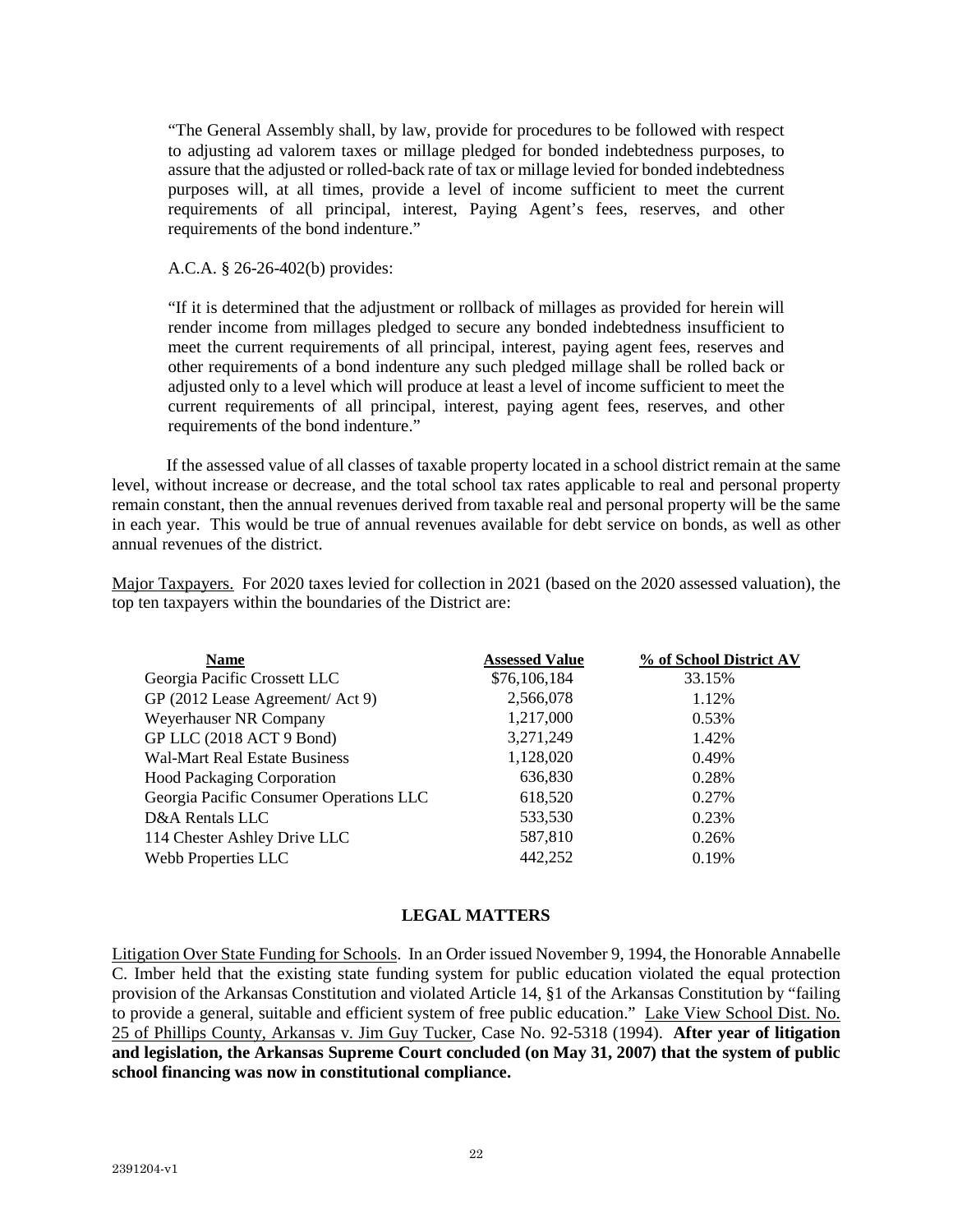At the 1996 general election, a Constitutional Amendment was passed ("Amendment No. 74") which establishes a statewide 25-mill property tax minimum for maintenance and operation of the public schools (the "Uniform Rate of Tax"). The Uniform Rate of Tax replaces that portion of local school district ad valorem taxes available for maintenance and operation. The Uniform Rate of Tax is to be collected in the same manner as other school property taxes, but the revenues generated from the Uniform Rate of Tax are remitted to the State Treasurer for distribution to the school districts.

Legal Proceedings. No litigation is pending, or to the best knowledge of the District threatened, questioning the existence of the District, its boundaries, the assessed value of taxable property located within the District, any taxes levied by the District, the title of any member of the Board of Directors to his office, or questioning the authority of the District to issue the Bonds or any proceedings relating thereto.

Legal Opinion. Issuance of the Bonds is subject to the unqualified approving opinion of Wright, Lindsey & Jennings LLP, Bond Counsel, to the effect that the Bonds have been lawfully issued under the Constitution and laws of the State of Arkansas and constitute valid, binding, and enforceable obligations of the District.

Tax Exemption. In the opinion of Wright, Lindsey & Jennings LLP, Bond Counsel, under existing law, the interest on the Bonds is exempt from Arkansas income tax and from property taxes.

Also, in the opinion of Bond Counsel, interest on the Bonds under existing law (a) is excluded from gross income for federal income tax purposes and (b) is not an item of tax preference for purposes of the federal alternative minimum tax imposed on individuals and corporations. The opinion set forth above is subject to the condition that the District comply with all requirements of the Code that must be satisfied subsequent to the issuance of the Bonds in order that interest thereon be (or continue to be) excluded from gross income for federal income tax purposes. These requirements generally relate to arbitrage and the use of the proceeds of the Bonds. Failure to comply with certain of such requirements could cause the interest on the Bonds to be so included in gross income retroactive to the date of issuance of the Bonds. The District has covenanted to comply with all such requirements.

Prospective purchasers of the Bonds should be aware that (i) with respect to insurance companies subject to the tax imposed by Section 831 of the Code, Section 832(b)(5)(B)(i) reduces the deduction for loss reserves by 15% of the sum of certain items, including interest on the Bonds, (ii) interest on the Bonds earned by certain foreign corporations doing business in the United States could be subject to a branch profits tax imposed by Section 884 of the Code, (iii) passive investment income including interest on the Bonds may be subject to federal income taxation under Section 1375 of the Code for Subchapter S corporations that have Subchapter C earnings and profits at the close of the taxable year if greater than 25% of the gross receipts of such Subchapter S corporation is passive investment income, and (iv) Section 86 of the Code requires recipients of certain Social Security and certain Railroad Retirement benefits to take into account in determining gross income, receipts, or accruals of interest on the Bonds.

Prospective purchasers of the Bonds should be further aware that Section 265 of the Code denies a deduction for interest on indebtedness incurred or continued to purchase or carry the Bonds or, in the case of a financial institution, that portion of a holder's interest expense allocated to interest on the Bonds.

**Current or future legislative proposals, if enacted into law, clarification of the Code, or court decisions may cause interest on the Bonds to be subject, directly or indirectly, in whole or in part, to federal income taxation or otherwise prevent holders of the Bonds from realizing the full current benefit of the tax status of such interest. The introduction or enactment of any such legislative proposal or clarification of the Code or court decisions may affect, perhaps significantly, the market price for, or marketability of, the Bonds. Prospective purchasers of the Bonds should consult their**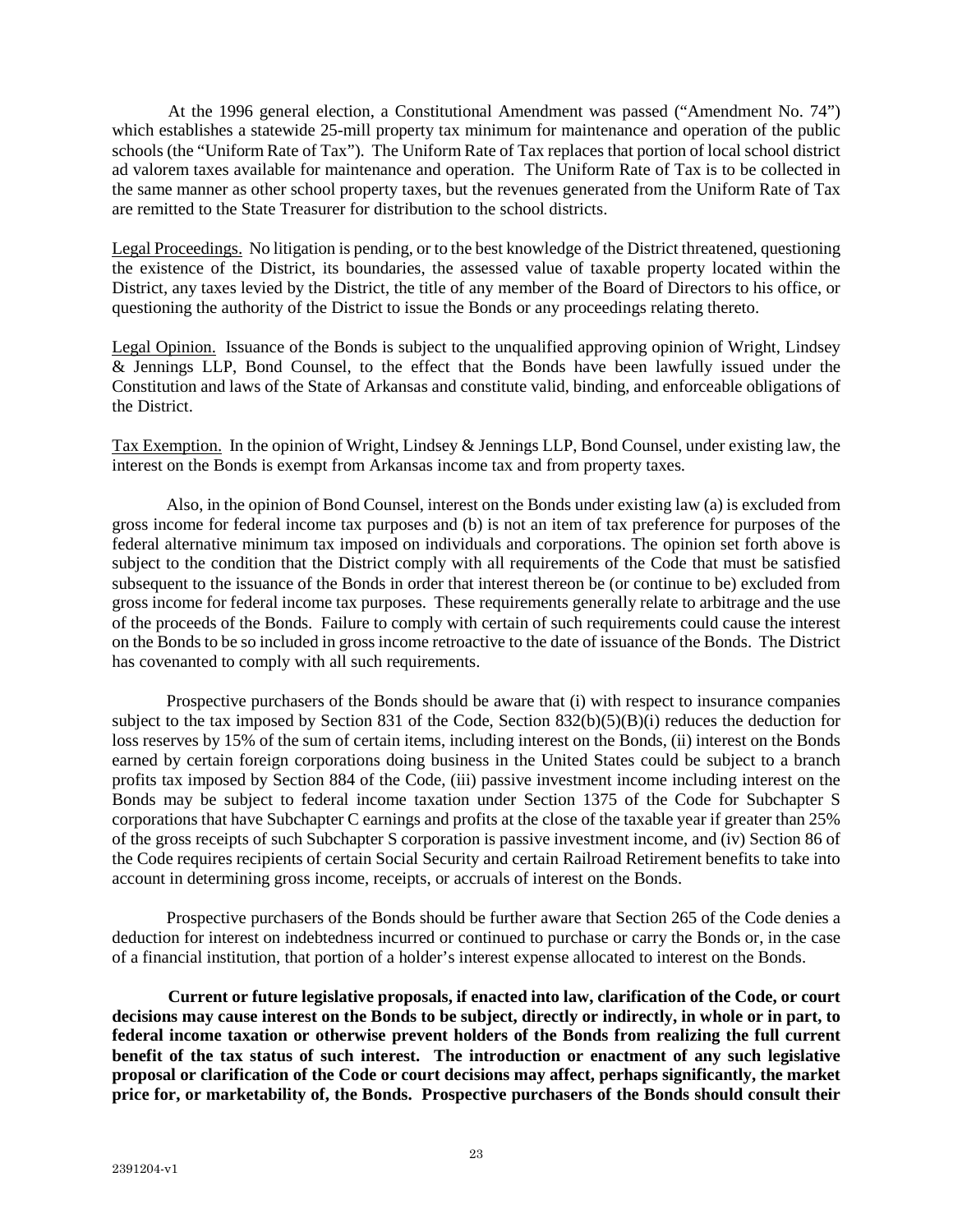**own tax advisors regarding any proposed or enacted federal or state tax legislation, regulations, or litigation, as to which Bond Counsel expresses no opinion.** 

Non-Litigation Certificate. Upon delivery of the Bonds the District will furnish a certificate to the effect that no litigation not described in the Official Statement is then pending which would affect the validity of or security for the Bonds.

Official Statement Certificate. Upon delivery of the Bonds, the District will furnish a certificate to the effect that the Official Statement does not contain any untrue statement of a material fact or omits to state a material fact required to be stated therein to make the statements therein, in the light of the circumstances under which they were made, not misleading.

# **CONTINUING DISCLOSURE CERTIFICATE**

The following is a summary of certain provisions of the Continuing Disclosure Certificate, which will be executed by the District.

Purpose of the Continuing Disclosure Certificate. The Continuing Disclosure Certificate describes the District's continuing obligation to provide certain financial and other information with respect to the Bonds, and is for the benefit of the Beneficial Owners of the Bonds.

Provision of Annual Financial Information and Operating Data. The District has agreed to provide within ninety (90) days after the end of the District's fiscal year, its Annual Financial Report ("AFR"). The AFR will include, among other things, the information contained under **DESCRIPTION OF THE SCHOOL DISTRICT**, Assessed Valuation, **DEBT STRUCTURE**, Outstanding Indebtedness, **DEBT STRUCTURE**, Debt Service Schedule and Coverage, **FINANCIAL INFORMATION**, Sources and Uses of Funds, and **FINANCIAL INFORMATION**, Collection of Taxes. The District will also provide its audit within ninety (90) days after the audit has been completed and received by the District. The annual financial statements shall be prepared using accounting practices prescribed by A.C.A. § 10-4-413 as it may be amended from time to time, or any successor statute, and shall be audited by the Legislative Joint Auditing Committee, Division of Legislative Audit of the State of Arkansas, or by an independent certified public accountant. The District shall also provide, not later than ninety (90) days after the end of the District's fiscal year, its LEA Financial Report. Additionally, the District will provide timely notice of the occurrence of listed events relating to the Bonds as hereinafter described. The District has agreed to provide this information in an effort to comply with Rule 15c2-12 of the Securities and Exchange Commission, as the same may be amended from time to time (the "Rule").

Any or all of the foregoing information may be incorporated by reference from other documents, including official statements of debt issues with respect to the District that are available to the public on the Municipal Securities Rulemaking Board ("MSRB") website or filed with the Securities and Exchange Commission.

Notice of Listed Events. The District agrees that it will furnish to the MSRB, not later than ten (10) business days after the occurrence of such event, notice of any of the following events with respect to the Bonds:

- (a) principal and interest payment delinquencies;
- (b) non-payment related defaults, if material;
- (c) unscheduled draws on debt service reserves reflecting financial difficulties;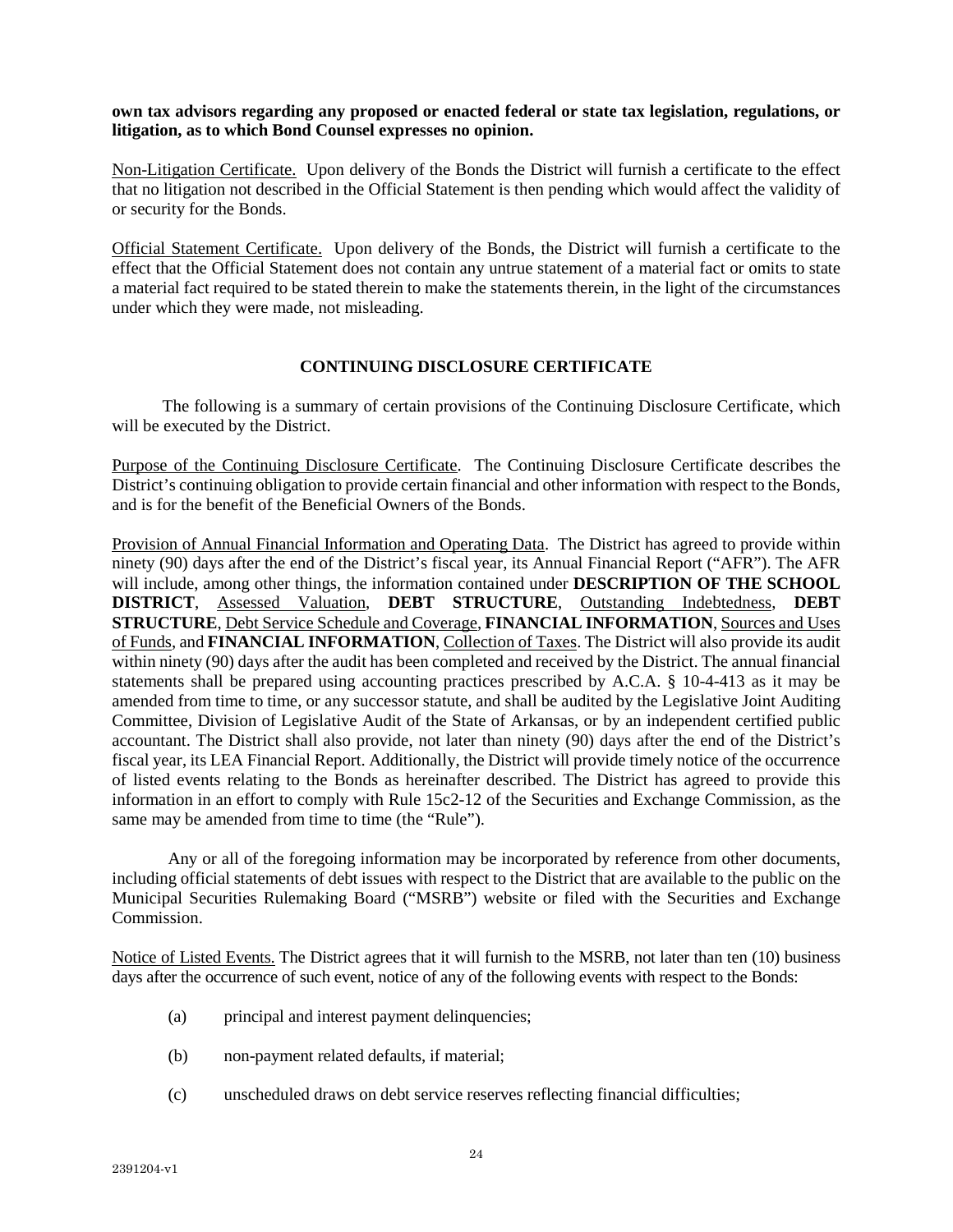- (d) unscheduled draws on credit enhancements reflecting financial difficulties;
- (e) substitution of credit or liquidity providers, or their failure to perform;

(f) adverse tax opinions, the issuance by the Internal Revenue Service of proposed or final determinations of taxability, Notices of Proposed Issue (IRS Form 5701-TEB) or other material notices or determinations with respect to the tax status of the security, or other material events affecting the tax-exempt status of the security;

- (g) modifications to rights of security holders, if material;
- (h) bond calls, if material;
- (i) defeasances and tender offers;
- (j) release, substitution, or sale of property securing repayment of the securities, if material;
- (k) rating changes;
- (1) bankruptcy, insolvency, receivership or similar event of the obligated person;

(m) the consummation of a merger, consolidation or acquisition involving an obligated person or the sale of all or substantially all of the assets of the obligated person, other than in the ordinary course of business, the entry into a definitive agreement to undertake such action or the termination of a definitive agreement relating to any such actions, other than pursuant to its terms, if material;

(n) appointment of a successor or additional trustee or the change of name of a trustee, if material;

(o) incurrence of a "Financial Obligation" (as defined below) of the obligated person, if material, or agreement to covenants, events of default, remedies, priority rights, or other similar terms of a financial obligation of the obligated person, any of which affect security holders, if material; and

(p) default, event of acceleration, termination event, modification of terms, or other similar events under the terms of a financial obligation of the obligated person, any of which reflect financial difficulties.

"Financial Obligation" is defined as a (i) debt obligation; (ii) derivative instrument entered into connection with, or pledged as security or a source of payment for, an existing or planned debt obligation; or (iii) guarantee of (i) or (ii). The term Financial Obligation does not include municipal securities as to which a final official statement has been filed with the MSRB pursuant to the Rule.

The District further agrees that it will furnish to the MSRB notice of any failure of the District to provide the animal financial information or operating data required hereunder on or before the date specified.

District to Disseminate Information and Notices. The District agrees to disseminate the AFR to the MSRB, and to disseminate any notice of a material event specified above to the MSRB.

Amendment; Waiver. Notwithstanding any other provision of the Continuing Disclosure Certificate, the District may amend the Continuing Disclosure Certificate, and any provision of the Continuing Disclosure Certificate may be waived, provided that the following conditions are satisfied: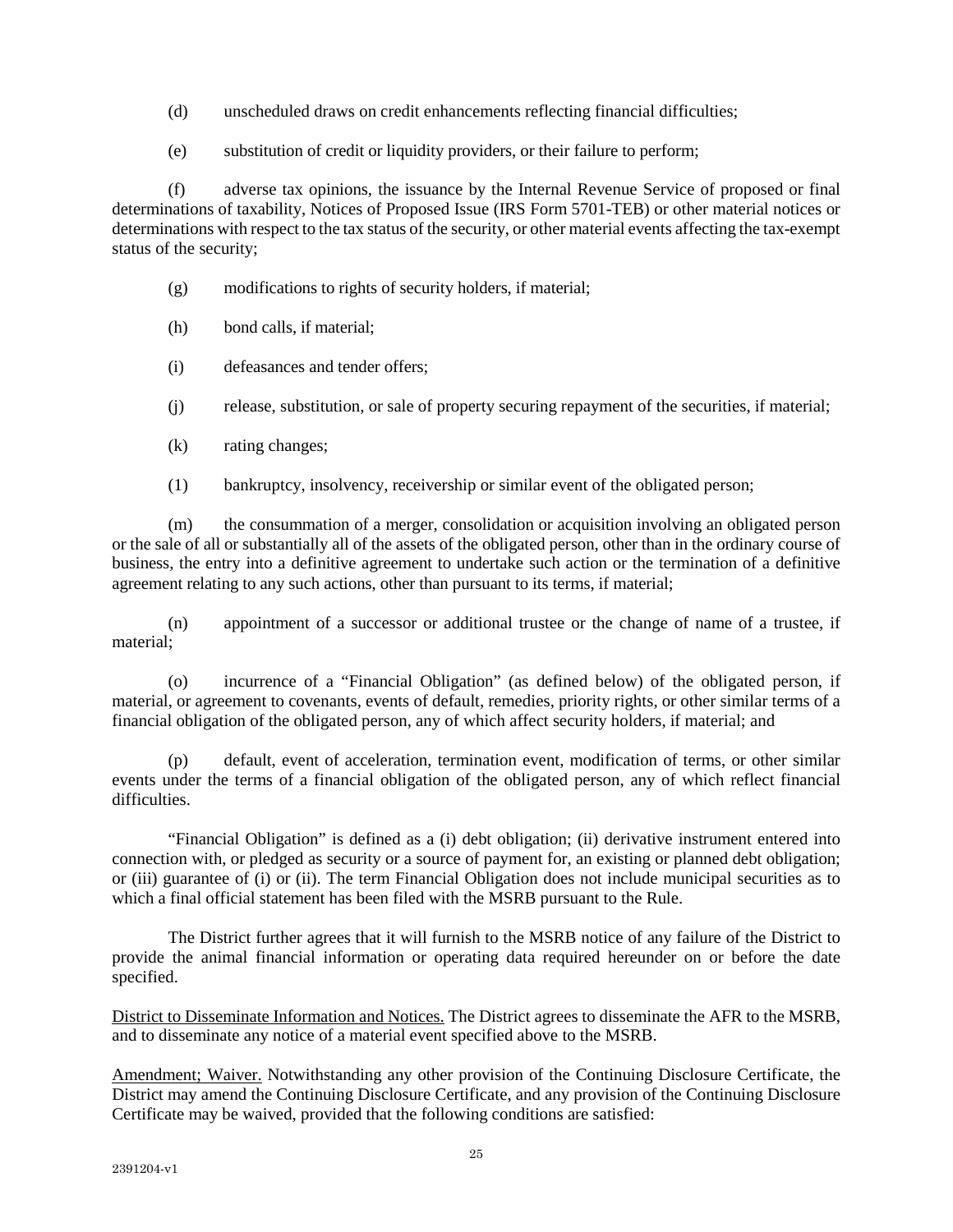(a) If the amendment or waiver relates to the provisions of Sections  $3(A)$ , 4, or  $5(A)$  of the Continuing Disclosure Certificate, it may only be made in connection with a change in circumstances that arises from a change in the identity, nature, or status of an obligated person with respect to the Bonds, or the type of business conducted;

(b) The undertaking, as amended or taking into account such waiver, would, in the opinion of nationally recognized bond counsel, have complied with the requirements of the Rule at the time of the original issuance of the Bonds, after taking into account any amendments or interpretations of the Rule, as well as any change in circumstances; and

(c) The amendment or waiver either (i) is approved by the owners of the Bonds in the same manner as provided in the Resolution for amendments to the Resolution with the consent of owners, or (ii) does not, in the opinion of nationally recognized bond counsel, materially impair the interests of the owners or Beneficial Owners of the Bonds.

In the event of any amendment or waiver of a provision of the Continuing Disclosure Certificate, the District shall describe such amendment in the next AFR, and shall include, as applicable, a narrative explanation of the reason for the amendment or waiver and its impact on the type (or in the case of a change of accounting principles, on the presentation) of financial information or operating data being presented by the District. In addition, if the amendment relates to the accounting principles to be followed in preparing financial statements, (i) notice of such change shall be given in the same manner as for a Listed Event under Section 5(B) of the Continuing Disclosure Certificate, and (ii) the AFR for the year in which the change is made should present a comparison (in narrative form and also, if feasible, in quantitative form) between the financial statements as prepared on the basis of the new accounting principles and those prepared on the basis of the former accounting principles.

Additional Information. Nothing in the Continuing Disclosure Certificate shall be deemed to prevent the District from disseminating any other information, using the means of dissemination set forth in the Continuing Disclosure Certificate or any other means of communication, or including any other information in any report or notice made hereunder, in addition to that which is required by the Continuing Disclosure Certificate. If the District chooses to include any information in any report or notice made hereunder in addition to that which is specifically required by the Continuing Disclosure Certificate, the District shall have no obligation under the Continuing Disclosure Certificate to update such information or include it in any future report or notice.

Noncompliance. In the event of a failure of the District to comply with any provision of the Continuing Disclosure Certificate, any beneficial owner may take such actions as may be necessary and appropriate, including seeking mandamus or specific performance by court order, to cause the District to comply with its obligations under the Continuing Disclosure Certificate. Noncompliance with the Continuing Disclosure Certificate shall not be deemed an Event of Default under the Resolution, and the sole remedy under the Disclosure Agreement in the event of any failure of the District to comply with the Continuing Disclosure Certificate shall be an action to compel performance.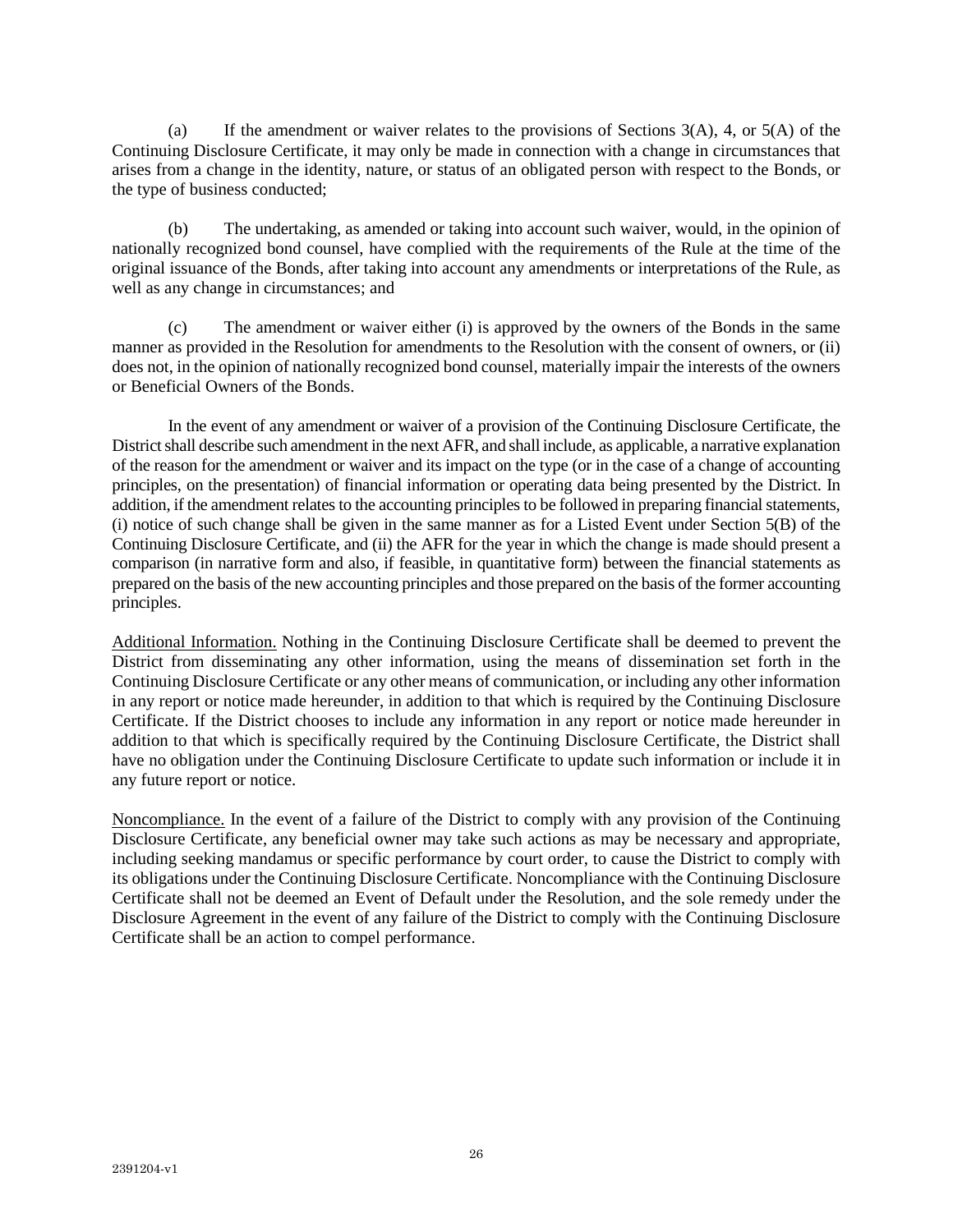# **CONTINUING DISCLOSURE PAST COMPLIANCE**

While the District has not made any determination as to materiality, the following charts reflect the District's compliance and non-compliance with previous undertakings under the Rule for the past five (5) years.

# **Annual Financial Information and Operating Data ("Annual Report")**

Pursuant to previous Continuing Disclosure undertakings by the District, the District has agreed to provide to the MSRB its Annual Report within ninety (90) days after the end of each fiscal year (the "Submittal Deadline").

| <b>Fiscal Year</b>    |                           |                           | <b>Status of Material</b> |
|-----------------------|---------------------------|---------------------------|---------------------------|
| <b>Ending June 30</b> | <b>Submittal Deadline</b> | Date Filed <sup>(1)</sup> | <b>Compliance</b>         |
| 2016                  | 09/28/16                  | 09/23/16                  | Compliant                 |
| 2017                  | 09/28/17                  | 09/28/17                  | Compliant                 |
| 2018                  | 09/28/18                  | 09/26/18                  | Compliant                 |
| 2019                  | 09/28/19                  | 09/26/19                  | Compliant                 |
| 2020                  | 09/28/20                  | 09/26/20                  | Compliant                 |

(1) Actual date Annual Report was filed on MSRB's EMMA portal.

**Audit for** 

# **Audited Financial Statements ("AFS")**

Pursuant to previous Continuing Disclosure undertakings by the District, the District has agreed to provide to the MSRB its AFS within ninety (90) days after audit has been completed and received by the District.

| <b>Fiscal Year</b>    | Audit               |                           | <b>Status of Material</b> |
|-----------------------|---------------------|---------------------------|---------------------------|
| <b>Ending June 30</b> | <b>Release Date</b> | Date Filed <sup>(1)</sup> | <b>Compliance</b>         |
| 2016                  | 03/27/17            | 03/29/17                  | Compliant                 |
| 2017                  | 03/26/18            | 03/29/18                  | Compliant                 |
| 2018                  | 03/21/19            | 03/27/19                  | Compliant                 |
| 2019                  | 02/25/20            | 02/28/20                  | Compliant                 |
| 2020                  | 02/22/21            | 02/23/21                  | Compliant                 |

(1) Actual date Annual Report was filed on MSRB's EMMA portal.

[Remainder of page intentionally left blank.]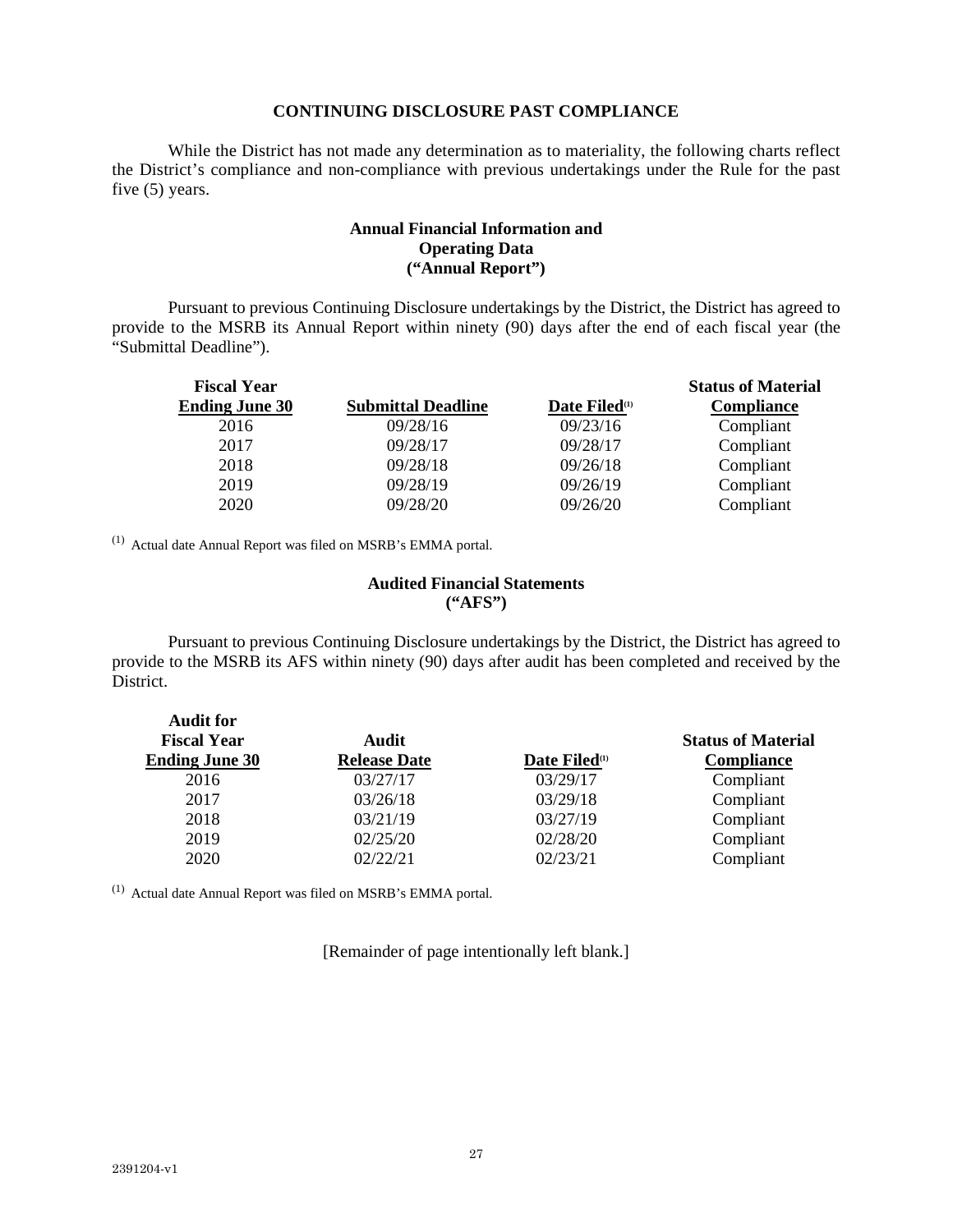# **Listed Events**

Within ten (10) business days after the occurrence of a Listed Event set forth in previous Continuing Disclosure undertakings (the "Listed Event"), the District has agreed to provide a notice of such Listed Event to the MSRB. The District has not made any Listed Event filings.

The District has taken steps to ensure that the Annual Reports, AFS and Listed Events are timely filed as required by its continuing disclosure undertakings.

# **MISCELLANEOUS**

Bond Rating. Moody's Investors Service, Inc. ("Moody's"), has assigned an "Aa2" enhanced rating to the Bonds. Certain information was supplied to the rating agency to be considered in evaluating the Bonds. Any rating issued will reflect only the views of the rating agency, and any explanation of the significance of such rating on the Bonds should be obtained from the rating agency. There is no assurance that the ratings obtained for the Bonds will be retained for any given period of time or that the same will not be revised downward or withdrawn entirely by the rating agency for the Bonds if, in its judgment, circumstances so warrant. Neither the Underwriter nor the District undertake any responsibility to oppose any revision or withdrawal of the rating. Any such downward revision or withdrawal of the rating obtained may have an adverse effect on the market price of the Bonds. The assignment of the enhanced rating reflects the additional bond security provided by A.C.A. §6-20-1204.

Underwriting. The Underwriter has purchased the Bonds from the District at public sale upon competitive bids at a price of \$29,481,032.75 (par amount of \$29,085,000, plus net reoffering premium \$718,876.25, less underwriter's discount \$322,843.50).

Interest of Certain Persons. The District has employed Stephens Inc. as Municipal Advisor to assist the District in the sale and issuance of the Bonds. Stephens Inc., in its capacity as Municipal Advisor, has relied on the opinion of Bond Counsel and, other than the yield and average weighted maturity calculation, has not verified and does not assume any responsibility for the information, covenants, and representations contained in any of the legal documents with respect to the federal or state income tax status of the Bonds as the possible impact of any present, pending or future actions taken by any legislative or judicial bodies. The information set forth herein has been obtained from the District and other sources believed to be reliable but has not been independently verified by the Municipal Advisor.

The Municipal Advisor's fee and Bond Counsel's fee for services rendered with respect to the sale of the Bonds is contingent upon the issuance and delivery of the Bonds.

The Municipal Advisor has reviewed the information in this Official Statement in accordance with, and as part of, its responsibilities to the District and, as applicable, to investors under the federal securities laws as applied to the facts and circumstances of this transaction, but the Municipal Advisor does not guarantee the accuracy or completeness of such information.

[Remainder of page intentionally left blank]